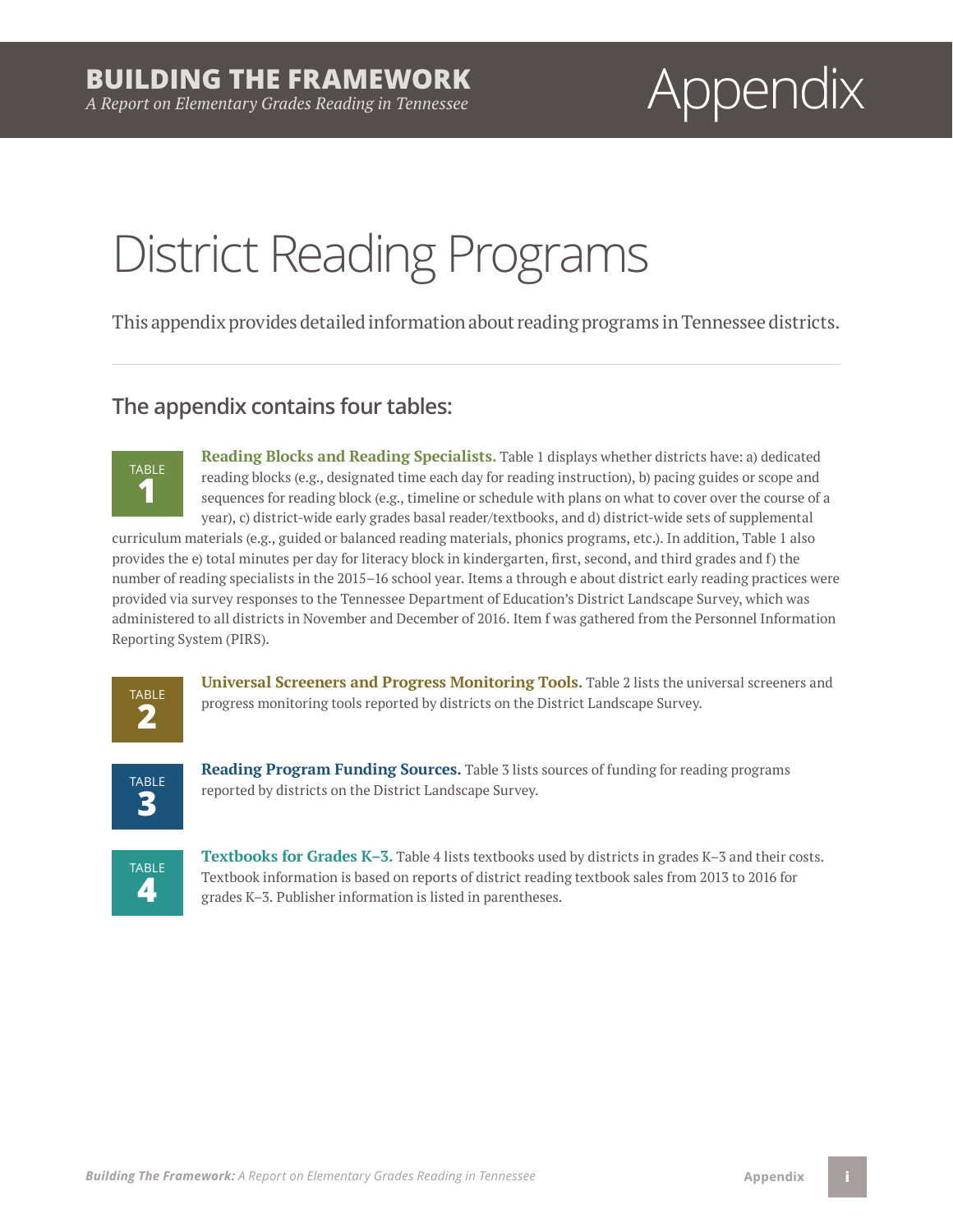TABLE **1**

### **Reading Blocks and Reading Specialists**

|                               | Dedicated Reading Stock | Registed Baches in Basic Stock | Description de Early Grades<br>Sessine adeliations | Districtmide Sex<br>of Supplemental | Regalize Book Minizes per<br>Day: Kindergaren | Regulated by Childres Per<br>Day-FirstGrade | Regulae Bock Minizes per<br>Day: second Grade | Regulated by Chairman es per<br>Day: Third Grade | Number of Regains<br>Specialists parking |
|-------------------------------|-------------------------|--------------------------------|----------------------------------------------------|-------------------------------------|-----------------------------------------------|---------------------------------------------|-----------------------------------------------|--------------------------------------------------|------------------------------------------|
| <b>District</b>               |                         |                                |                                                    |                                     |                                               |                                             |                                               |                                                  |                                          |
| Achievement School District   | Yes                     | Yes                            | Yes*                                               | Yes                                 | 155                                           | 155                                         | 155                                           | 138                                              | 5                                        |
| Alamo City                    | Yes                     | Yes                            | Yes                                                | Yes                                 | 120                                           | 125                                         | 180                                           | 100                                              | $\mathbf{0}$                             |
| Alcoa City                    | Yes                     | Yes                            | Yes                                                | Yes                                 | 150                                           | 150                                         | 150                                           | 90                                               | $\mathbf 0$                              |
| <b>Anderson County</b>        | Yes                     | Yes                            | Yes                                                | Yes                                 | 150                                           | 150                                         | 150                                           | 120                                              | 10                                       |
| Arlington Municipal           | Yes                     | Yes                            | Yes                                                | Yes                                 | 150                                           | 150                                         | 150                                           | 90                                               | $\mathbf{0}$                             |
| <b>Athens City</b>            | Yes                     | Yes                            | Yes                                                | Yes                                 | 120                                           | 120                                         | 120                                           | 90                                               | 5                                        |
| <b>Bartlett Municipal</b>     | Yes                     | Yes                            | Yes                                                | Yes                                 | 150                                           | 150                                         | 150                                           | 120                                              | $\mathbf 0$                              |
| <b>Bedford County</b>         | Yes                     | Yes                            | Yes                                                | Yes                                 | 120                                           | 120                                         | 120                                           | Unknown                                          | $\mathbf{0}$                             |
| <b>Bells City</b>             | Yes                     | Yes                            | Yes                                                | Yes                                 | 90                                            | 90                                          | 90                                            | 90                                               | $\mathbf 0$                              |
| <b>Benton County</b>          | Yes                     | Yes                            | Yes                                                | Yes                                 | 150                                           | 120                                         | 120                                           | 90                                               | $\mathbf{0}$                             |
| <b>Bledsoe County</b>         | Yes                     | No                             | Yes                                                | No                                  | 120                                           | 120                                         | 120                                           | 90                                               | $\mathbf 0$                              |
| <b>Blount County</b>          | Yes                     | N <sub>o</sub>                 | Yes                                                | Yes                                 | 150                                           | 150                                         | 150                                           | 90                                               | $\overline{3}$                           |
| <b>Bradford SSD</b>           | Yes                     | Yes                            | Yes                                                | Yes                                 | 165                                           | 135                                         | 135                                           | 100                                              | $\mathbf 0$                              |
| <b>Bradley County</b>         | Yes                     | Yes                            | Yes                                                | Yes                                 | 120                                           | 120                                         | 120                                           | 120                                              | 14                                       |
| <b>Bristol City</b>           | Yes                     | Yes                            | Yes                                                | Yes                                 | 120                                           | 120                                         | 120                                           | 90                                               | $\mathbf 0$                              |
| Campbell County               | Yes                     | Yes                            | Yes                                                | Yes                                 | 120                                           | 120                                         | 120                                           | 120                                              | $\mathbf{0}$                             |
| Cannon County                 | Yes                     | No                             | Yes                                                | Yes                                 | 120                                           | 120                                         | 90                                            | 90                                               | 6                                        |
| <b>Carter County</b>          | Yes                     | Yes                            | Yes                                                | Yes                                 | 150                                           | 150                                         | 120                                           | 60                                               | $\mathbf{1}$                             |
| Cheatham County               | Yes                     | Yes                            | No                                                 | Yes                                 | 120                                           | 120                                         | 120                                           | 90                                               | $\mathbf 0$                              |
| <b>Chester County</b>         | Yes                     | Yes                            | Yes                                                | Yes                                 | 120                                           | 120                                         | 120                                           | 120                                              | $\mathbf{1}$                             |
| Claiborne County              | Yes                     | Yes                            | Yes                                                | Yes                                 | 150                                           | 150                                         | 150                                           | 120                                              | $\mathbf{1}$                             |
| Clarksville-Montgomery County | Yes                     | Yes                            | Yes                                                | N <sub>o</sub>                      | 90                                            | 90                                          | 90                                            | 90                                               | $\mathbf{0}$                             |
| Clay County                   | Yes                     | Yes                            | Yes                                                | Yes                                 | 120                                           | 120                                         | 90                                            | 90                                               | $\mathbf 0$                              |
| Cleveland City                | Yes                     | Yes                            | Yes                                                | Yes                                 | 120                                           | 120                                         | 120                                           | 120                                              | $\overline{4}$                           |
| Clinton City                  | Yes                     | Yes                            | Yes                                                | Yes                                 | 150                                           | 150                                         | 150                                           | 120                                              | 4                                        |
| Cocke County                  | Unknown                 | Unknown                        | Unknown                                            | Unknown                             | Unknown                                       | Unknown                                     | Unknown                                       | Unknown                                          | $\mathbf{1}$                             |
| Coffee County                 | Yes                     | Yes                            | Yes                                                | Yes                                 | 120                                           | 120                                         | 120                                           | 90                                               | 2                                        |
| Collierville Municipal        | Yes                     | Yes                            | Yes                                                | Yes                                 | 150                                           | 150                                         | 150                                           | 120                                              | $\boldsymbol{0}$                         |
| Crockett County               | Yes                     | Yes                            | No                                                 | No                                  | 150                                           | 150                                         | 150                                           | 90                                               | $\mathbf{1}$                             |
| <b>Cumberland County</b>      | Yes                     | Yes                            | Yes                                                | $\rm No$                            | 90                                            | 90                                          | 90                                            | 90                                               | 13                                       |
| Dayton City                   | Yes                     | $\rm No$                       | Yes                                                | Yes                                 | 90                                            | 90                                          | 90                                            | 90                                               | $\boldsymbol{0}$                         |
| Decatur County                | Yes                     | Yes                            | No                                                 | Yes                                 | 90                                            | $90\,$                                      | 90                                            | 90                                               | $\boldsymbol{0}$                         |
| Dekalb County                 | Yes                     | Yes                            | Yes                                                | No                                  | 3                                             | 3                                           | 3                                             | 2                                                | $\mathbf{0}$                             |
| Dickson County                | Yes                     | Yes                            | Yes                                                | Yes                                 | 90                                            | 90                                          | 90                                            | 90                                               | $\boldsymbol{0}$                         |
| Dyer County                   | Yes                     | Yes                            | Yes                                                | Yes                                 | 150                                           | 150                                         | 150                                           | 120                                              | $\mathbf{1}$                             |
| Dyersburg City                | Yes                     | Yes                            | N <sub>o</sub>                                     | Yes                                 | 150                                           | 150                                         | 150                                           | 120                                              | $\,2$                                    |
| Elizabethton City             | Yes                     | Yes                            | Yes                                                | Unknown                             | 115                                           | 115                                         | 90                                            | 90                                               | $\boldsymbol{2}$                         |
| Etowah City                   | Yes                     | Yes                            | Yes                                                | Yes                                 | 90                                            | 90                                          | 90                                            | 90                                               | $\boldsymbol{0}$                         |
| <b>Fayette County</b>         | Yes                     | Unknown                        | Yes                                                | Yes                                 | 90                                            | 90                                          | 90                                            | 90                                               | $\mathbf{1}$                             |
| Fayetteville City             | Yes                     | Yes                            | $\rm No$                                           | $\rm No$                            | 60                                            | 60                                          | 60                                            | 90                                               | $\overline{4}$                           |

\*In some instances districts have a common set of texts for read alouds in the early grades.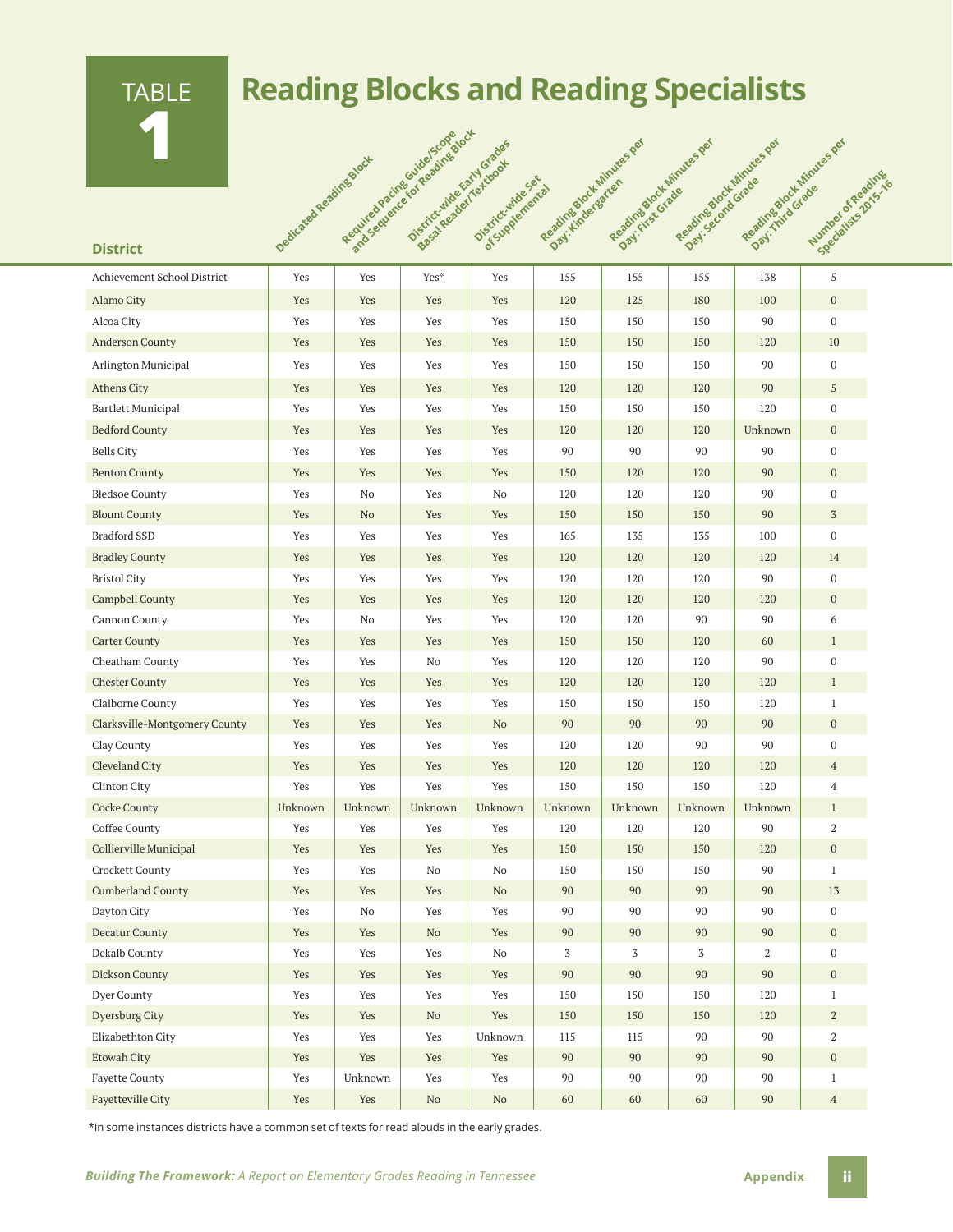|                          |                         |                               | Required Pacification and this and<br>Districtivide Early Grades |                               | Readinghout Minikes per | Reading Northinites per | Regalites block Minikes per | Regalized of Minikes per |                                  |
|--------------------------|-------------------------|-------------------------------|------------------------------------------------------------------|-------------------------------|-------------------------|-------------------------|-----------------------------|--------------------------|----------------------------------|
|                          | Dedicated Reading Stock |                               | Sessitesder/ertoot                                               | Distribution of Sex of        |                         |                         | Day: Second Grade           |                          |                                  |
|                          |                         |                               |                                                                  |                               | Day: Lindergrence       | Day: First Grade        |                             | Day: This Grade          | Number of Read<br>Specialists in |
|                          |                         |                               |                                                                  |                               |                         |                         |                             |                          |                                  |
| <b>District</b>          |                         |                               |                                                                  |                               |                         |                         |                             |                          |                                  |
| <b>Fentress County</b>   | Yes                     | Yes                           | Yes                                                              | Yes                           | 90                      | 120                     | 120                         | 120                      | $\overline{2}$                   |
| <b>Franklin County</b>   | Yes                     | Yes                           | Yes                                                              | Yes                           | 150                     | 150                     | 150                         | 90                       | $\boldsymbol{0}$                 |
| Franklin SSD             | Yes                     | Yes                           | Yes                                                              | Yes                           | 120                     | 120                     | 120                         | 90                       | $\mathbf{0}$                     |
| Germantown Municipal     | Yes                     | No                            | N <sub>o</sub>                                                   | Yes                           | 120                     | 120                     | 90                          | 90                       | $\boldsymbol{0}$                 |
| Gibson SSD               | Yes                     | Yes                           | Yes                                                              | Yes                           | 150                     | 150                     | 150                         | 120                      | $\boldsymbol{0}$                 |
| <b>Giles County</b>      | Yes                     | Yes                           | Yes                                                              | N <sub>o</sub>                | 120                     | 100                     | 90                          | Unknown                  | $\mathbf{0}$                     |
| <b>Grainger County</b>   | Yes                     | Yes                           | Yes                                                              | Yes                           | 120                     | 120                     | 90                          | 90                       | 5                                |
| <b>Greene County</b>     | Yes                     | Yes                           | Yes                                                              | Yes                           | 150                     | 120                     | 120                         | 90                       | 6                                |
| Greeneville City         | Yes                     | No                            | Yes                                                              | Yes                           | 150                     | 150                     | 150                         | 90                       | $\mathbf{0}$                     |
| <b>Grundy County</b>     | Yes                     | Yes                           | Yes                                                              | Yes                           | 120                     | 120                     | 120                         | 120                      | 5                                |
| Hamblen County           | Yes                     | Yes                           | Yes                                                              | Yes                           | 150                     | 150                     | 90                          | 90                       | 3                                |
| <b>Hamilton County</b>   | Yes                     | Yes                           | Yes                                                              | Yes                           | 120                     | 120                     | 120                         | 120                      | $\mathbf{1}$                     |
| <b>Hancock County</b>    | Yes                     | Yes                           | Yes                                                              | Yes                           | 90                      | 90                      | 90                          | 90                       | 6                                |
| Hardeman County          | Yes                     | No                            | Yes                                                              | Yes                           | 120                     | 120                     | 120                         | 120                      | 5                                |
| Hardin County            | Yes                     | Yes                           | Yes                                                              | Yes                           | 90                      | 90                      | 90                          | 90                       | $\mathbf{1}$                     |
| Hawkins County           | Yes                     | Yes                           | Yes                                                              | Yes                           | 150                     | 150                     | 150                         | 90                       | 11                               |
| Haywood County           | Yes                     | Yes                           | Yes                                                              | No                            | 120                     | 120                     | 120                         | 120                      | $\mathbf{0}$                     |
| <b>Henderson County</b>  | Yes                     | Yes                           | Yes                                                              | Yes                           | 150                     | 150                     | 150                         | 90                       | 6                                |
| Henry County             | Yes                     | Yes                           | Yes                                                              | Yes                           | 120                     | 120                     | 120                         | 90                       | 2                                |
| <b>Hickman County</b>    | Yes                     | Yes                           | Yes                                                              | Yes                           | 120                     | 120                     | 120                         | 90                       | $\mathbf{0}$                     |
| Hollow Rock-Bruceton SSD | Yes                     | No                            | Yes                                                              | Yes                           | 180                     | 180                     | 150                         | 150                      | $\mathbf{1}$                     |
| <b>Houston County</b>    | Yes                     | Yes                           | Yes                                                              | Unknown                       | 60                      | 60                      | 60                          | 60                       | $\mathbf{1}$                     |
| Humboldt City            | Yes                     | Yes                           | Yes                                                              | Yes                           | 150                     | 150                     | 150                         | 120                      | $\mathbf{1}$                     |
| <b>Humphreys County</b>  | Yes                     | Yes                           | Unknown                                                          | Unknown                       | Unknown                 | Unknown                 | Unknown                     | Unknown                  | $\mathbf{2}$                     |
| Huntindon SSD            | Yes                     | Yes                           | Yes                                                              | Yes                           | 90                      | 120                     | 95                          | 100                      | $\mathbf{1}$                     |
| Jackson County           | Yes                     | No                            | Yes                                                              | No                            | 90                      | 90                      | 90                          | 90                       | $\overline{2}$                   |
| Jackson-Madison County   | Yes                     | Yes                           | Yes                                                              | Yes                           | 150                     | 150                     | 150                         | 120                      | $\mathbf{1}$                     |
| Jefferson County         | Yes                     | Yes                           | Yes                                                              | $\operatorname{\mathsf{Yes}}$ | 150                     | 150                     | 150                         | 150                      | 5                                |
| Johnson City             | Yes                     | Yes                           | Yes                                                              | Yes                           | 120                     | 120                     | 120                         | 90                       | 5                                |
| Johnson County           | Yes                     | Yes                           | Yes                                                              | Yes                           | 120                     | 120                     | 120                         | 90                       | 5                                |
| Kingsport City           | Yes                     | Yes                           | No                                                               | Yes                           | 90                      | 90                      | 90                          | 90                       | 5                                |
| <b>Knox County</b>       | Yes                     | Yes                           | Yes                                                              | Yes                           | 150                     | 150                     | 150                         | 90                       | 52                               |
| Lake County              | Yes                     | Yes                           | Yes                                                              | Yes                           | 170                     | 200                     | 200                         | 200                      | 5                                |
| Lakeland Municipal       | Yes                     | Yes                           | Yes                                                              | Yes                           | 120                     | 90                      | 90                          | 90                       | $\overline{a}$                   |
| Lauderdale County        | Yes                     | Yes                           | No                                                               | Yes                           | 245                     | 245                     | 220                         | 120                      | $\boldsymbol{0}$                 |
| <b>Lawrence County</b>   | Yes                     | Yes                           | Yes                                                              | Yes                           | 120                     | 120                     | 120                         | 90                       | $\mathbf{1}$                     |
| Lebanon SSD              | Yes                     | Yes                           | Yes                                                              | Yes                           | 150                     | 150                     | 150                         | 90                       | 6                                |
| Lenoir City              | Yes                     | Yes                           | Yes                                                              | $\rm No$                      | 150                     | 150                     | 150                         | 90                       | $\mathbf{1}$                     |
| Lewis County             | Yes                     | $\operatorname{\mathsf{Yes}}$ | Yes                                                              | Yes                           | 120                     | 140                     | 125                         | 110                      | $\boldsymbol{0}$                 |
| Lexington City           | Yes                     | Yes                           | Yes                                                              | Yes                           | 210                     | 150                     | 110                         | 90                       | $\mathbf{0}$                     |
| <b>Lincoln County</b>    | Yes                     | Yes                           | Yes                                                              | $\operatorname{Yes}$          | 90                      | 90                      | 90                          | 90                       | $\bf{0}$                         |
| <b>Loudon County</b>     | Yes                     | Yes                           | Yes                                                              | Yes                           | 150                     | 150                     | 150                         | 90                       | 10                               |

**Required Pacific Guide/Scope Book**<br>Required Bracing Guide and Block and

**Number of Reading Commission**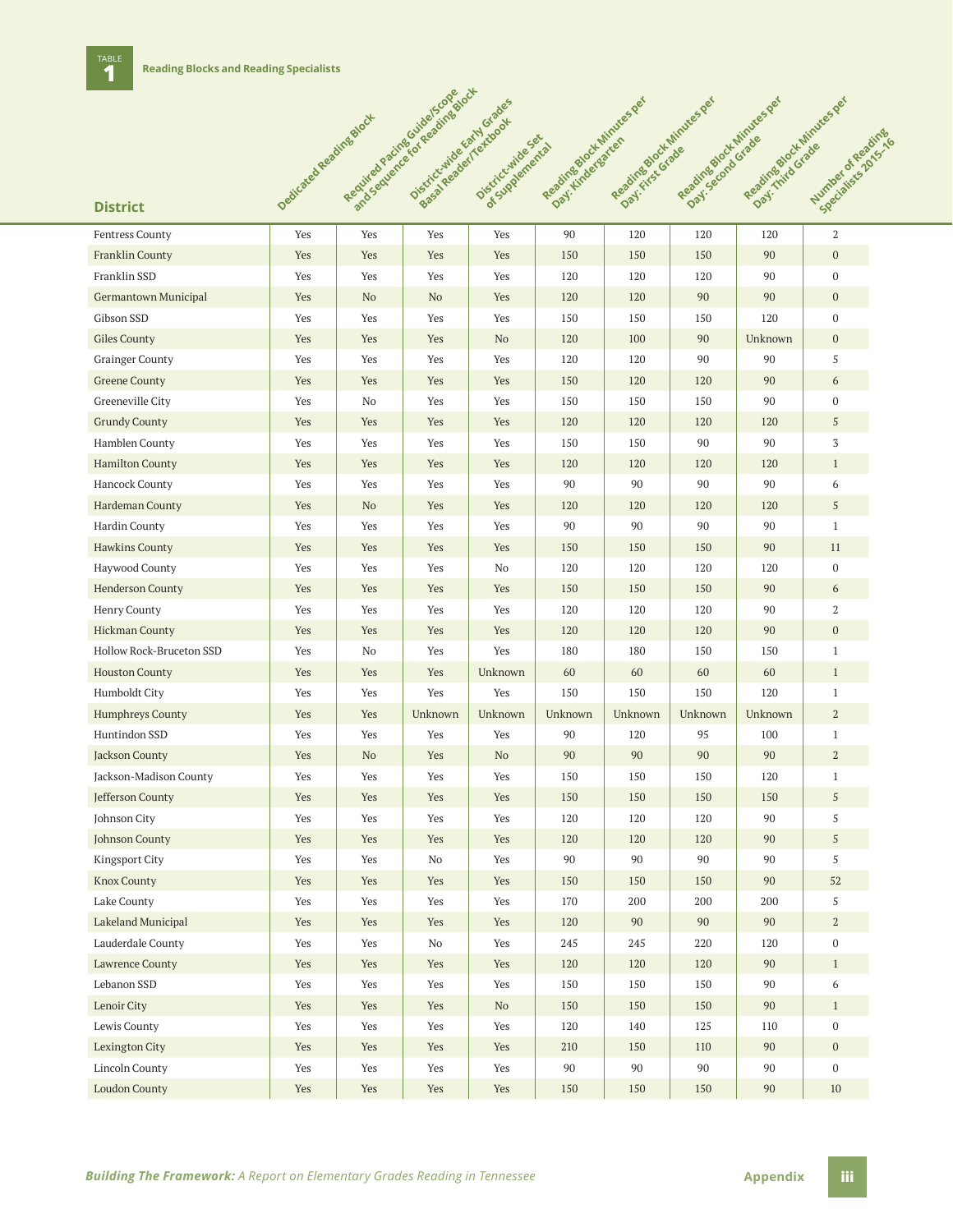|                            |                         | Required Aschesore and Bandwest | Districtivité carificades |                      | Regalize to de Minutes per | Reading Dock Minukes per | Reading Doct Minutes per | Regalized out Minutes per |                                     |
|----------------------------|-------------------------|---------------------------------|---------------------------|----------------------|----------------------------|--------------------------|--------------------------|---------------------------|-------------------------------------|
|                            | Dedicated Reading Stock |                                 | See of Registrations      | Districtivide Sexial |                            |                          | Day: second Grade        |                           |                                     |
|                            |                         |                                 |                           |                      | Day: Hindergreen           | Day-First Grade          |                          | Day: This Grade           | Number of Reading<br>Specialists on |
|                            |                         |                                 |                           |                      |                            |                          |                          |                           |                                     |
| <b>District</b>            |                         |                                 |                           |                      |                            |                          |                          |                           |                                     |
| Macon County               | Yes                     | Yes                             | Yes                       | Yes                  | 90                         | 90                       | 90                       | 90                        | 11                                  |
| Manchester City            | Yes                     | Yes                             | Yes                       | Yes                  | 90                         | 90                       | 90                       | 90                        | $\overline{a}$                      |
| <b>Marion County</b>       | Yes                     | Yes                             | Yes                       | Yes                  | 90                         | 110                      | 120                      | 90                        | 4                                   |
| Marshall County            | Yes                     | Yes                             | Yes                       | Yes                  | 90                         | 90                       | 90                       | 90                        | $\overline{4}$                      |
| Maryville City             | Yes                     | Yes                             | Yes                       | Yes                  | 180                        | 150                      | 150                      | 120                       | $\overline{2}$                      |
| Maury County               | Yes                     | N <sub>o</sub>                  | No                        | No                   | 90                         | 90                       | 90                       | 90                        | $\boldsymbol{0}$                    |
| McKenzie SSD               | Yes                     | No                              | Yes                       | Yes                  | 80                         | 80                       | 90                       | 90                        | $\mathbf{0}$                        |
| <b>McMinn County</b>       | Yes                     | Yes                             | Yes                       | Yes                  | 110                        | 90                       | 90                       | 90                        | $\overline{a}$                      |
| McNairy County             | Yes                     | Yes                             | Yes                       | No                   | 90                         | 90                       | 90                       | 90                        | $\overline{0}$                      |
| Meigs County               | Yes                     | Yes                             | Yes                       | Yes                  | 90                         | 90                       | 90                       | 90                        | 2                                   |
| Metro Nashville (Davidson) | Yes                     | Yes                             | Yes                       | Yes                  | 120                        | 120                      | 120                      | 90                        | 18                                  |
| Milan SSD                  | Yes                     | No                              | Yes                       | N <sub>o</sub>       | 90                         | 90                       | 90                       | 90                        | 9                                   |
| Millington Municipal       | Yes                     | Yes                             | Yes                       | No                   | Unknown                    | Unknown                  | Unknown                  | Unknown                   | $\overline{0}$                      |
| Monroe County              | Yes                     | Yes                             | Yes                       | Yes                  | 120                        | 120                      | 120                      | 120                       | $\mathbf{1}$                        |
| Moore County               | Yes                     | No                              | Yes                       | Yes                  | 120                        | 120                      | 120                      | 75                        | $\mathbf{0}$                        |
| Morgan County              | Unknown                 | Unknown                         | Unknown                   | Unknown              | Unknown                    | Unknown                  | Unknown                  | Unknown                   | $\overline{0}$                      |
| Murfreesboro City          | Yes                     | Yes                             | Yes                       | Yes                  | 150                        | 150                      | 120                      | 90                        | 26                                  |
| Newport City               | No                      | No                              | Yes                       | Yes                  | 105                        | 105                      | 105                      | 60                        | $\overline{0}$                      |
| Oak Ridge City             | Yes                     | Yes                             | Yes                       | Yes                  | 150                        | 150                      | 120                      | 120                       | 10                                  |
| <b>Obion County</b>        | Yes                     | Yes                             | N <sub>o</sub>            | Yes                  | 90                         | 90                       | 90                       | 90                        | 6                                   |
| Oneida SSD                 | Yes                     | Yes                             | Yes                       | Yes                  | 120                        | 120                      | 120                      | 90                        | $\mathbf{1}$                        |
| Overton County             | No                      | Yes                             | Yes                       | Yes                  | 90                         | 90                       | 90                       | 90                        | $\mathbf{1}$                        |
| Paris SSD                  | Yes                     | Yes                             | No                        | Yes                  | 90                         | 90                       | 90                       | 90                        | $\mathbf{1}$                        |
| Perry County               | Yes                     | Yes                             | Yes                       | Yes                  | 150                        | 150                      | 150                      | 120                       | $\mathbf{2}$                        |
| Pickett County             | Yes                     | Yes                             | Yes                       | Yes                  | 120                        | 90                       | 90                       | 90                        | $\overline{0}$                      |
| <b>Polk County</b>         | Yes                     | Yes                             | N <sub>o</sub>            | Yes                  | 120                        | 90                       | 90                       | 90                        | $\mathbf{1}$                        |
| Putnam County              | No                      | Yes                             | Yes                       | Yes                  | 160                        | 150                      | 150                      | 120                       | 4                                   |
| Rhea County                | Yes                     | Yes                             | Yes                       | Yes                  | 90                         | 90                       | 90                       | 90                        | 12                                  |
| Richard City               | Yes                     | Yes                             | Yes                       | Yes                  | 120                        | 120                      | 120                      | 120                       | $\overline{0}$                      |
| Roane County               | Yes                     | Yes                             | Yes                       | Yes                  | 90                         | 90                       | 90                       | 90                        | $\overline{4}$                      |
| Robertson County           | Yes                     | Yes                             | Yes                       | Yes                  | 150                        | 150                      | 150                      | 120                       | 5                                   |
| Rogersville City           | Yes                     | N <sub>o</sub>                  | Yes                       | Yes                  | 150                        | 135                      | 150                      | 70                        | $\mathbf{1}$                        |
| Rutherford County          | No                      | Yes                             | Yes                       | No                   | 120                        | 120                      | 120                      | 90                        | $\mathbf{0}$                        |
| <b>Scott County</b>        | Unknown                 | Unknown                         | Unknown                   | Unknown              | Unknown                    | Unknown                  | Unknown                  | Unknown                   | $\mathbf{1}$                        |
| Sequatchie County          | Yes                     | Yes                             | Yes                       | Yes                  | 120                        | 120                      | 120                      | 90                        | $\mathbf{1}$                        |
| Sevier County              | Unknown                 | Unknown                         | Unknown                   | Unknown              | Unknown                    | Unknown                  | Unknown                  | Unknown                   | 24                                  |
| Shelby County              | Unknown                 | Unknown                         | Unknown                   | Unknown              | Unknown                    | Unknown                  | Unknown                  | Unknown                   | $\overline{4}$                      |
| <b>Smith County</b>        | Yes                     | Yes                             | Yes                       | Yes                  | 150                        | 150                      | 150                      | 120                       | $\overline{7}$                      |
| South Carroll SSD          | Yes                     | Yes                             | Yes                       | Yes                  | 150                        | 150                      | 150                      | 150                       | 3                                   |
| <b>Stewart County</b>      | Yes                     | Yes                             | Yes                       | $\rm No$             | 120                        | 120                      | 90                       | 90                        | $\mathbf{1}$                        |
| <b>Sullivan County</b>     | Yes                     | Yes                             | Yes                       | Yes                  | 150                        | 150                      | 150                      | 90                        | $\mathbf{0}$                        |
| <b>Sumner County</b>       | Unknown                 | Unknown                         | Unknown                   | Unknown              | Unknown                    | Unknown                  | Unknown                  | Unknown                   | $\boldsymbol{0}$                    |
|                            |                         |                                 |                           |                      |                            |                          |                          |                           |                                     |

Required Required Pacific For Reading Block<br>Required Brack Box Reading Block<br>Pacific Scope Pacific For Reading

**Number of Reading A**<br>**Augustabes 2015**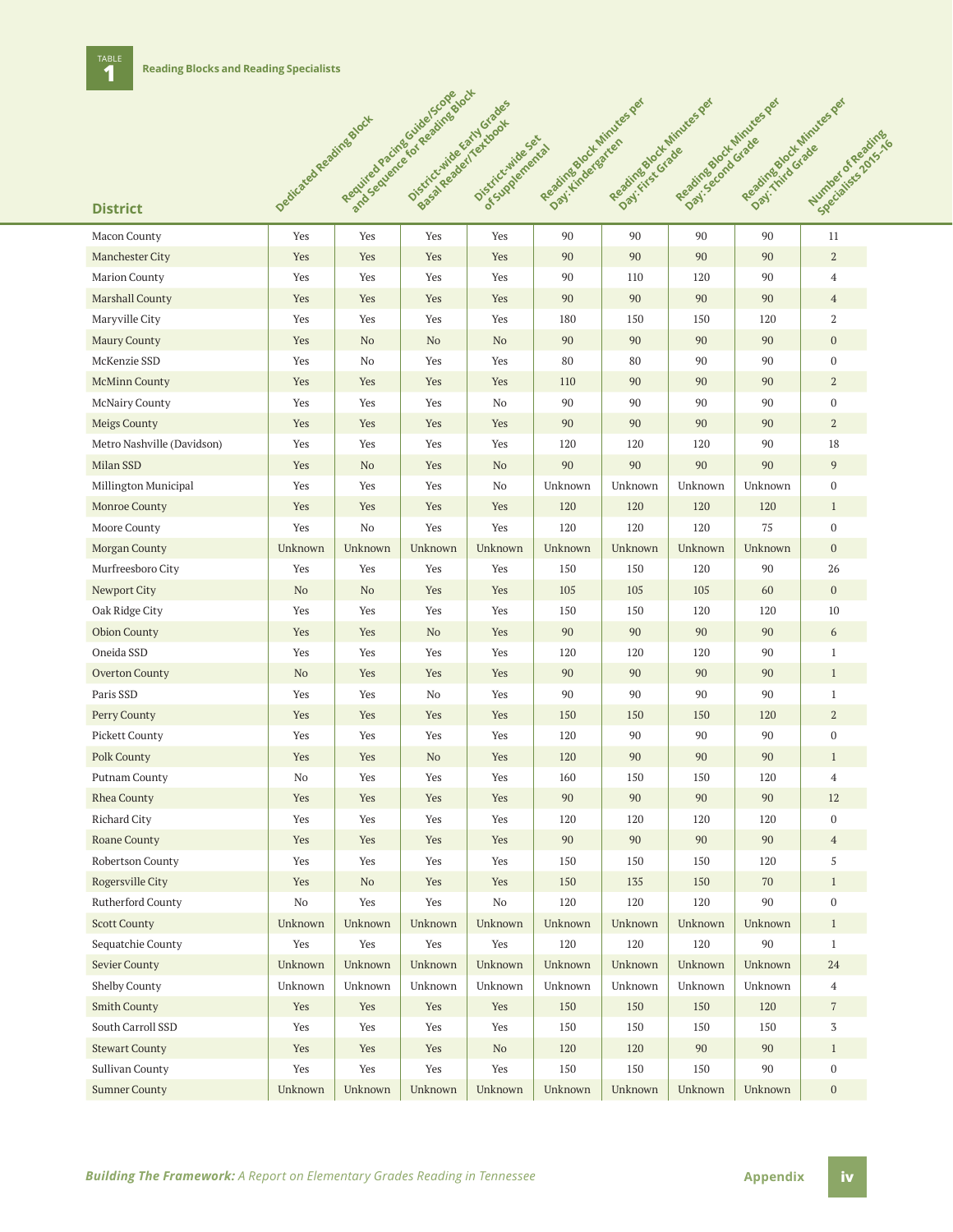| <b>District</b>          | Dedicated Reading Block | Required package in the advised box | Districtmine can y Grades<br>Basa Readerications | Districtatide Sex at | Regalizable to Minutes per | Reading Block Minutes der<br>Day: First Grate | Reading Block Minutes Jer<br>Day: Second Grade |         | Regalization Grade Residence<br>Number of Reading<br>Specialists Toking |
|--------------------------|-------------------------|-------------------------------------|--------------------------------------------------|----------------------|----------------------------|-----------------------------------------------|------------------------------------------------|---------|-------------------------------------------------------------------------|
| Sweetwater City          | Unknown                 | Unknown                             | Unknown                                          | Unknown              | Unknown                    | Unknown                                       | Unknown                                        | Unknown | 3                                                                       |
| <b>Tipton County</b>     | Yes                     | Yes                                 | Yes                                              | No                   | 150                        | 150                                           | 150                                            | 90      | $\overline{0}$                                                          |
| TN School for Blind      | Unknown                 | Unknown                             | Unknown                                          | Unknown              | Unknown                    | Unknown                                       | Unknown                                        | Unknown | Unknown                                                                 |
| TN School for Deaf       | Yes                     | Yes                                 | Yes                                              | Yes                  | 120                        | 120                                           | 120                                            | 120     | Unknown                                                                 |
| <b>Trenton SSD</b>       | Yes                     | Yes                                 | Yes                                              | Yes                  | 150                        | 150                                           | 150                                            | 90      | 3                                                                       |
| <b>Trousdale County</b>  | Yes                     | Yes                                 | Yes                                              | Yes                  | 150                        | 150                                           | 150                                            | 150     | $\mathbf{0}$                                                            |
| Tullahoma City           | Yes                     | No                                  | Yes                                              | No                   | 90                         | 90                                            | 90                                             | 90      | $\mathbf{1}$                                                            |
| <b>Unicoi County</b>     | Yes                     | Yes                                 | Yes                                              | N <sub>o</sub>       | 120                        | 90                                            | 90                                             | 90      | 5                                                                       |
| <b>Union City</b>        | Yes                     | Yes                                 | No                                               | Yes                  | 90                         | 90                                            | 90                                             | 90      | $\overline{4}$                                                          |
| <b>Union County</b>      | Yes                     | Yes                                 | Yes                                              | Yes                  | 150                        | 150                                           | 150                                            | 90      | $\mathbf{0}$                                                            |
| Van Buren County         | Yes                     | No                                  | Yes                                              | Yes                  | 120                        | 120                                           | 90                                             | 90      | $\mathbf{1}$                                                            |
| W TN School for Deaf     | Yes                     | N <sub>o</sub>                      | Yes                                              | Yes                  | 60                         | 90                                            | 90                                             | 90      | Unknown                                                                 |
| Warren County            | Yes                     | Yes                                 | Yes                                              | No                   | 120                        | 120                                           | 120                                            | 120     | $\bf{0}$                                                                |
| <b>Washington County</b> | Yes                     | Yes                                 | Yes                                              | Yes                  | Unknown                    | Unknown                                       | 150                                            | 120     | $\mathbf{0}$                                                            |
| <b>Wayne County</b>      | No                      | No                                  | Yes                                              | No                   | Unknown                    | Unknown                                       | Unknown                                        | Unknown | $\mathbf{1}$                                                            |
| <b>Weakley County</b>    | Yes                     | Yes                                 | Yes                                              | Yes                  | 120                        | 120                                           | 120                                            | 90      | 6                                                                       |
| West Carroll SSD         | Yes                     | Yes                                 | Yes                                              | Yes                  | 90                         | 90                                            | 90                                             | 90      | $\mathbf{0}$                                                            |
| <b>White County</b>      | Yes                     | N <sub>o</sub>                      | Yes                                              | Yes                  | 150                        | 150                                           | 150                                            | 90      | 5                                                                       |
| Williamson County        | Yes                     | Yes                                 | Yes                                              | No                   | 120                        | 120                                           | 120                                            | 120     | $\mathbf 0$                                                             |
| <b>Wilson County</b>     | Yes                     | Yes                                 | Yes                                              | Yes                  | 90                         | 90                                            | 90                                             | 90      | $\mathbf{0}$                                                            |

### **Building The Framework:** A Report on Elementary Grades Reading in Tennessee **Appendix Appendix v**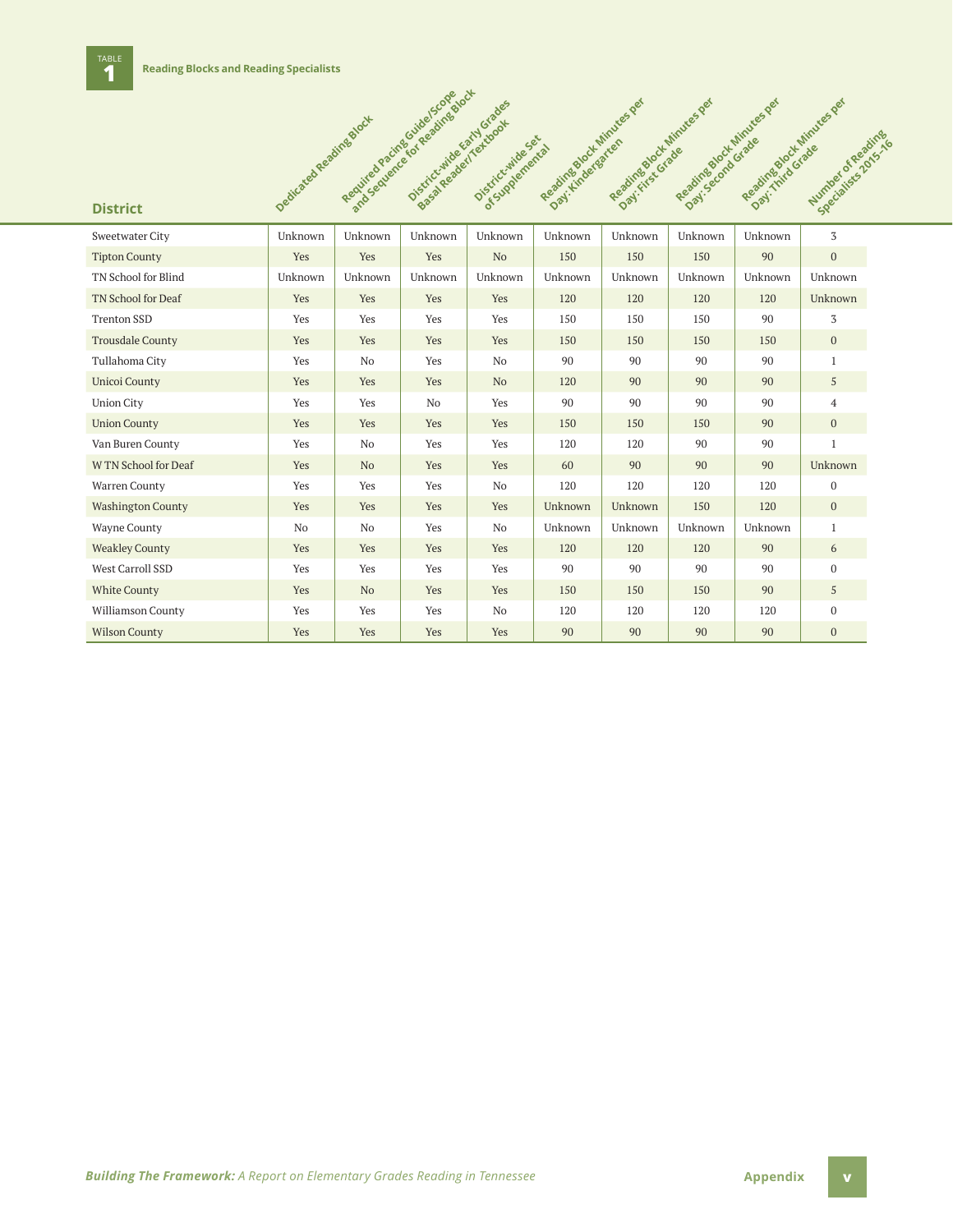## TABLE **2**

### **Universal Screeners and Progress Monitoring Tools**

| <b>District</b>               | <b>Universal Screener(s)</b>         | <b>Progress Monitoring Tool(s)</b>   |
|-------------------------------|--------------------------------------|--------------------------------------|
| Achievement School District   | AIMSweb, easyCBM, Montessori Compass | AIMSweb, easyCBM, Montessori Compass |
| Alamo City                    | <b>DIBELS</b>                        | <b>DIBELS</b>                        |
| Alcoa City                    | <b>STAR</b>                          | AIMSweb, STAR                        |
| <b>Anderson County</b>        | easyCBM                              | easyCBM                              |
| Arlington Municipal           | AIMSweb, iReady                      | AIMSweb                              |
| <b>Athens City</b>            | <b>STAR</b>                          | <b>STAR</b>                          |
| <b>Bartlett Municipal</b>     | AIMSweb                              | AIMSweb                              |
| <b>Bedford County</b>         | AIMSweb                              | AIMSweb                              |
| <b>Bells City</b>             | AIMSweb, STAR                        | AIMSweb                              |
| <b>Benton County</b>          | AIMSweb, STAR                        | AIMSweb, STAR                        |
| <b>Bledsoe County</b>         | DIBELS, easyCBM                      | DIBELS, easyCBM                      |
| <b>Blount County</b>          | <b>STAR</b>                          | AIMSweb, STAR                        |
| <b>Bradford SSD</b>           | easyCBM                              | easyCBM                              |
| <b>Bradley County</b>         | AIMSweb                              | AIMSweb                              |
| <b>Bristol City</b>           | <b>STAR</b>                          | AIMSweb                              |
| <b>Campbell County</b>        | AIMSweb, easyCBM                     | AIMSweb, easyCBM                     |
| Cannon County                 | AIMSweb                              | AIMSweb                              |
| <b>Carter County</b>          | <b>STAR</b>                          | easyCBM, STAR                        |
| Cheatham County               | easyCBM                              | easyCBM                              |
| <b>Chester County</b>         | AIMSweb, iReady                      | AIMSweb, iReady                      |
| Claiborne County              | AIMSweb                              | AIMSweb                              |
| Clarksville-Montgomery County | Path Driver, EPS                     | Path Driver, EPS                     |
| Clay County                   | <b>MAP</b>                           | AIMSweb                              |
| <b>Cleveland City</b>         | easyCBM                              | easyCBM                              |
| Clinton City                  | easyCBM, iReady                      | easyCBM                              |
| <b>Cocke County</b>           | Unknown                              | Unknown                              |
| Coffee County                 | AIMSweb                              | AIMSweb                              |
| Collierville Municipal        | easyCBM                              | easyCBM                              |
| Crockett County               | AIMSweb                              | AIMSweb                              |
| <b>Cumberland County</b>      | <b>STAR</b>                          | easyCBM                              |
| Dayton City                   | AIMSweb                              | AIMSweb                              |
| <b>Decatur County</b>         | <b>STAR</b>                          | <b>STAR</b>                          |
| Dekalb County                 | AIMSweb, DIBELS, STAR                | AIMSweb, DIBELS                      |
| <b>Dickson County</b>         | AIMSweb                              | AIMSweb                              |
| Dyer County                   | DIBELS, STAR                         | DIBELS, STAR                         |
| Dyersburg City                | <b>STAR</b>                          | AIMSweb                              |
| Elizabethton City             | AIMSweb                              | AIMSweb                              |
| <b>Etowah City</b>            | AIMSweb                              | AIMSweb                              |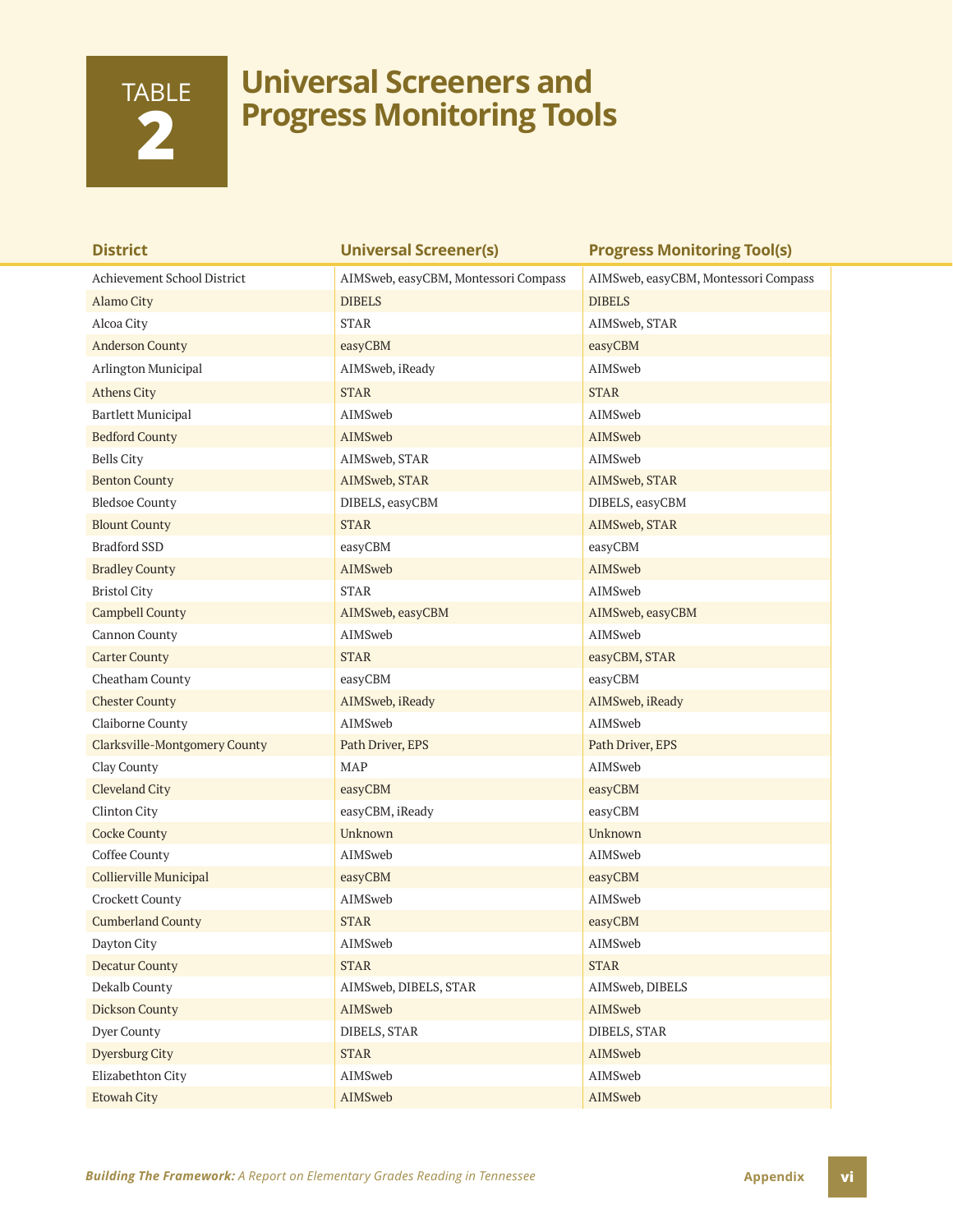**TABLE** 

| <b>District</b>             | <b>Universal Screener(s)</b> | <b>Progress Monitoring Tool(s)</b> |
|-----------------------------|------------------------------|------------------------------------|
| <b>Fayette County</b>       | <b>DIBELS</b>                | <b>DIBELS</b>                      |
| <b>Fayetteville City</b>    | AIMSweb                      | AIMSweb                            |
| Fentress County             | MAP                          | easyCBM                            |
| <b>Franklin County</b>      | easyCBM                      | easyCBM                            |
| Franklin SSD                | AIMSweb, STAR                | AIMSweb, STAR                      |
| <b>Germantown Municipal</b> | easyCBM                      | easyCBM, STAR, CaseBM              |
| Gibson SSD                  | AIMSweb, iReady              | AIMSweb, iReady                    |
| <b>Giles County</b>         | AIMSweb                      | AIMSweb                            |
| <b>Grainger County</b>      | AIMSweb, DIBELS, STAR        | AIMSweb, DIBELS, STAR              |
| <b>Greene County</b>        | easyCBM, iReady              | easyCBM                            |
| Greeneville City            | <b>STAR</b>                  | <b>STAR</b>                        |
| <b>Grundy County</b>        | <b>STAR</b>                  | <b>STAR</b>                        |
| Hamblen County              | easyCBM, STAR                | easyCBM                            |
| <b>Hamilton County</b>      | easyCBM                      | easyCBM                            |
| Hancock County              | <b>STAR</b>                  | easyCBM, SPIRE                     |
| Hardeman County             | easyCBM, STAR                | easyCBM, STAR                      |
| Hardin County               | easyCBM                      | easyCBM                            |
| <b>Hawkins County</b>       | AIMSweb                      | AIMSweb                            |
| Haywood County              | <b>DIBELS</b>                | DIBELS, STAR                       |
| <b>Henderson County</b>     | AIMSweb, STAR                | AIMSweb                            |
| Henry County                | AIMSweb                      | AIMSweb                            |
| <b>Hickman County</b>       | AIMSweb                      | AIMSweb                            |
| Hollow Rock-Bruceton SSD    | AIMSweb                      | AIMSweb                            |
| <b>Houston County</b>       | DIBELS, easyCBM              | DIBELS, easyCBM                    |
| Humboldt City               | AIMSweb                      | AIMSweb                            |
| <b>Humphreys County</b>     | Unknown                      | <b>DIBELS</b>                      |
| Huntindon SSD               | AIMSweb                      | AIMSweb                            |
| <b>Jackson County</b>       | AIMSweb                      | AIMSweb                            |
| Jackson-Madison County      | AIMSweb                      | AIMSweb                            |
| Jefferson County            | easyCBM                      | easyCBM                            |
| Johnson City                | DIBELS, easyCBM              | AIMSweb, DIBELS                    |
| <b>Johnson County</b>       | AIMSweb                      | AIMSweb                            |
| Kingsport City              | easyCBM                      | easyCBM                            |
| <b>Knox County</b>          | AIMSweb, STAR                | AIMSweb                            |
| Lake County                 | AIMSweb                      | AIMSweb                            |
| Lakeland Municipal          | easyCBM                      | easyCBM                            |
| Lauderdale County           | AIMSweb                      | AIMSweb                            |
| <b>Lawrence County</b>      | AIMSweb                      | AIMSweb                            |
| Lebanon SSD                 | DIBELS, iStation             | DIBELS, easyCBM, iStation          |
| Lenoir City                 | AIMSweb, iReady              | AIMSweb                            |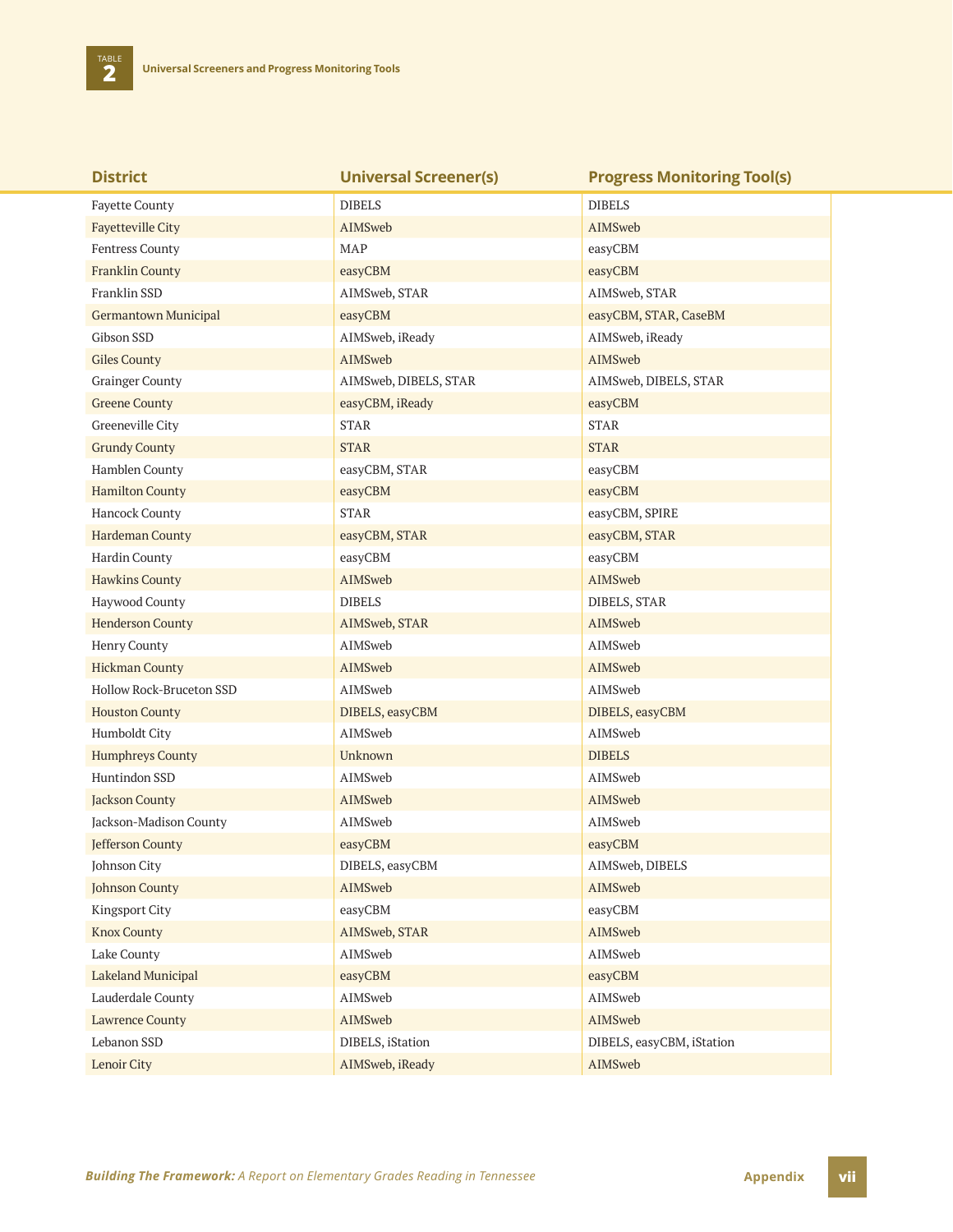| <b>District</b>            | <b>Universal Screener(s)</b> | <b>Progress Monitoring Tool(s)</b> |
|----------------------------|------------------------------|------------------------------------|
| Lewis County               | Path Driver                  | Path Driver                        |
| <b>Lexington City</b>      | <b>STAR</b>                  | easyCBM, STAR                      |
| <b>Lincoln County</b>      | <b>STAR</b>                  | easyCBM                            |
| <b>Loudon County</b>       | AIMSweb                      | AIMSweb                            |
| Macon County               | AIMSweb                      | AIMSweb                            |
| Manchester City            | easyCBM                      | easyCBM                            |
| Marion County              | AIMSweb                      | AIMSweb                            |
| Marshall County            | <b>DIBELS</b>                | <b>DIBELS</b>                      |
| Maryville City             | <b>STAR</b>                  | AIMSweb                            |
| <b>Maury County</b>        | AIMSweb                      | AIMSweb                            |
| McKenzie SSD               | AIMSweb                      | AIMSweb                            |
| <b>McMinn County</b>       | <b>STAR</b>                  | <b>STAR</b>                        |
| McNairy County             | AIMSweb                      | AIMSweb                            |
| <b>Meigs County</b>        | easyCBM                      | easyCBM                            |
| Metro Nashville (Davidson) | FastBridge                   | FastBridge                         |
| Milan SSD                  | <b>DIBELS</b>                | <b>DIBELS</b>                      |
| Millington Municipal       | AIMSweb                      | AIMSweb                            |
| <b>Monroe County</b>       | <b>STAR</b>                  | <b>STAR</b>                        |
| Moore County               | AIMSweb, DIBELS              | AIMSweb, DIBELS                    |
| Morgan County              | Unknown                      | Unknown                            |
| Murfreesboro City          | AIMSweb                      | AIMSweb                            |
| Newport City               | easyCBM                      | easyCBM                            |
| Oak Ridge City             | AIMSweb                      | AIMSweb                            |
| <b>Obion County</b>        | AIMSweb                      | AIMSweb                            |
| Oneida SSD                 | <b>MAP</b>                   | easyCBM                            |
| <b>Overton County</b>      | AIMSweb                      | AIMSweb                            |
| Paris SSD                  | <b>STAR</b>                  | easyCBM                            |
| Perry County               | AIMSweb                      | <b>AIMSweb</b>                     |
| Pickett County             | AIMSweb                      | AIMSweb                            |
| <b>Polk County</b>         | <b>STAR</b>                  | <b>STAR</b>                        |
| Putnam County              | <b>MAP</b>                   | DIBELS, easyCBM                    |
| <b>Rhea County</b>         | easyCBM, STAR                | easyCBM, STAR                      |
| Richard City               | AIMSweb                      | AIMSweb, STAR                      |
| Roane County               | iReady                       | easyCBM                            |
| Robertson County           | Path Driver                  | DIBELS, easyCBM, Path Driver       |
| Rogersville City           | AIMSweb                      | AIMSweb                            |
| Rutherford County          | easyCBM                      | easyCBM                            |
| <b>Scott County</b>        | Unknown                      | Unknown                            |
| Sequatchie County          | <b>STAR</b>                  | easyCBM, STAR                      |
| <b>Sevier County</b>       | Unknown                      | Unknown                            |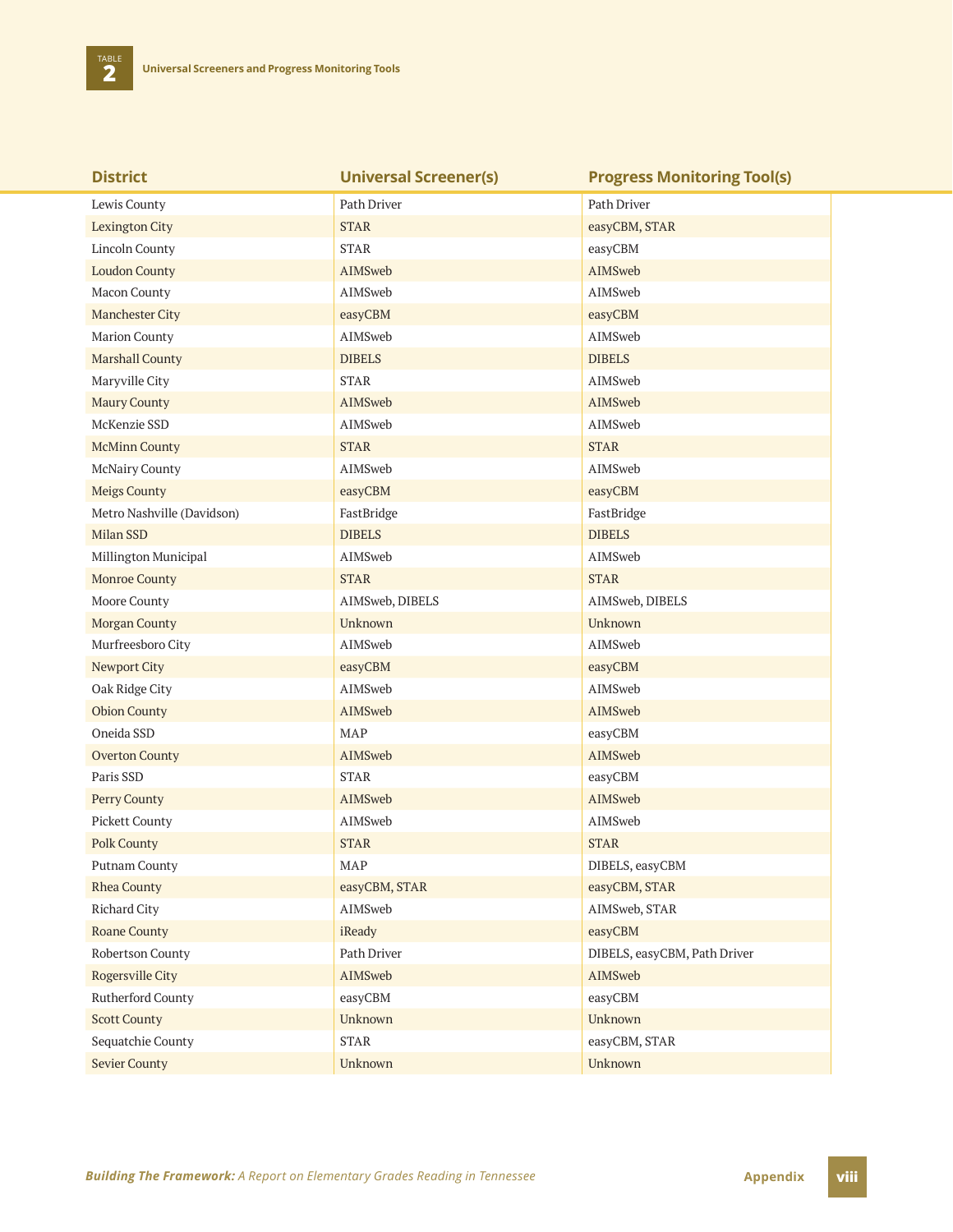| <b>District</b>              | <b>Universal Screener(s)</b>             | <b>Progress Monitoring Tool(s)</b> |
|------------------------------|------------------------------------------|------------------------------------|
| <b>Shelby County Schools</b> | Unknown                                  | Unknown                            |
| <b>Smith County</b>          | AIMSweb                                  | AIMSweb                            |
| South Carroll SSD            | AIMSweb                                  | AIMSweb, DIBELS                    |
| <b>Stewart County</b>        | STAR, ESGI                               | DIBELS, easyCBM                    |
| Sullivan County              | iReady, Path Driver, Fast ForWord, SPIRE | Path Driver, Fast ForWord          |
| <b>Sumner County</b>         | Unknown                                  | Unknown                            |
| <b>Sweetwater City</b>       | Unknown                                  | Unknown                            |
| <b>TN School for Blind</b>   | Unknown                                  | Unknown                            |
| TN School for Deaf           | None                                     | Unknown                            |
| <b>Tipton County</b>         | easyCBM                                  | easyCBM                            |
| <b>Trenton SSD</b>           | AIMSweb                                  | AIMSweb                            |
| <b>Trousdale County</b>      | DIBELS, easyCBM                          | DIBELS, easyCBM                    |
| Tullahoma City               | <b>STAR</b>                              | AIMSweb, easyCBM, STAR             |
| <b>Unicoi County</b>         | <b>STAR</b>                              | AIMSweb                            |
| <b>Union City</b>            | AIMSweb                                  | AIMSweb                            |
| <b>Union County</b>          | AIMSweb                                  | AIMSweb                            |
| Van Buren County             | AIMSweb                                  | AIMSweb                            |
| W Tenn School for Deaf       | <b>IEPS</b>                              | easyCBM                            |
| Warren County                | AIMSweb, STAR                            | AIMSweb, easyCBM                   |
| <b>Washington County</b>     | <b>STAR</b>                              | AIMSweb, easyCBM                   |
| <b>Wayne County</b>          | AIMSweb, DIBELS, easyCBM                 | AIMSweb, DIBELS, easyCBM           |
| <b>Weakley County</b>        | AIMSweb                                  | AIMSweb                            |
| West Carroll SSD             | easyCBM, STAR                            | easyCBM, STAR                      |
| <b>White County</b>          | <b>STAR</b>                              | easyCBM                            |
| <b>Williamson County</b>     | <b>STAR</b>                              | STAR, McGraw-Hill                  |
| <b>Wilson County</b>         | <b>STAR</b>                              | <b>STAR</b>                        |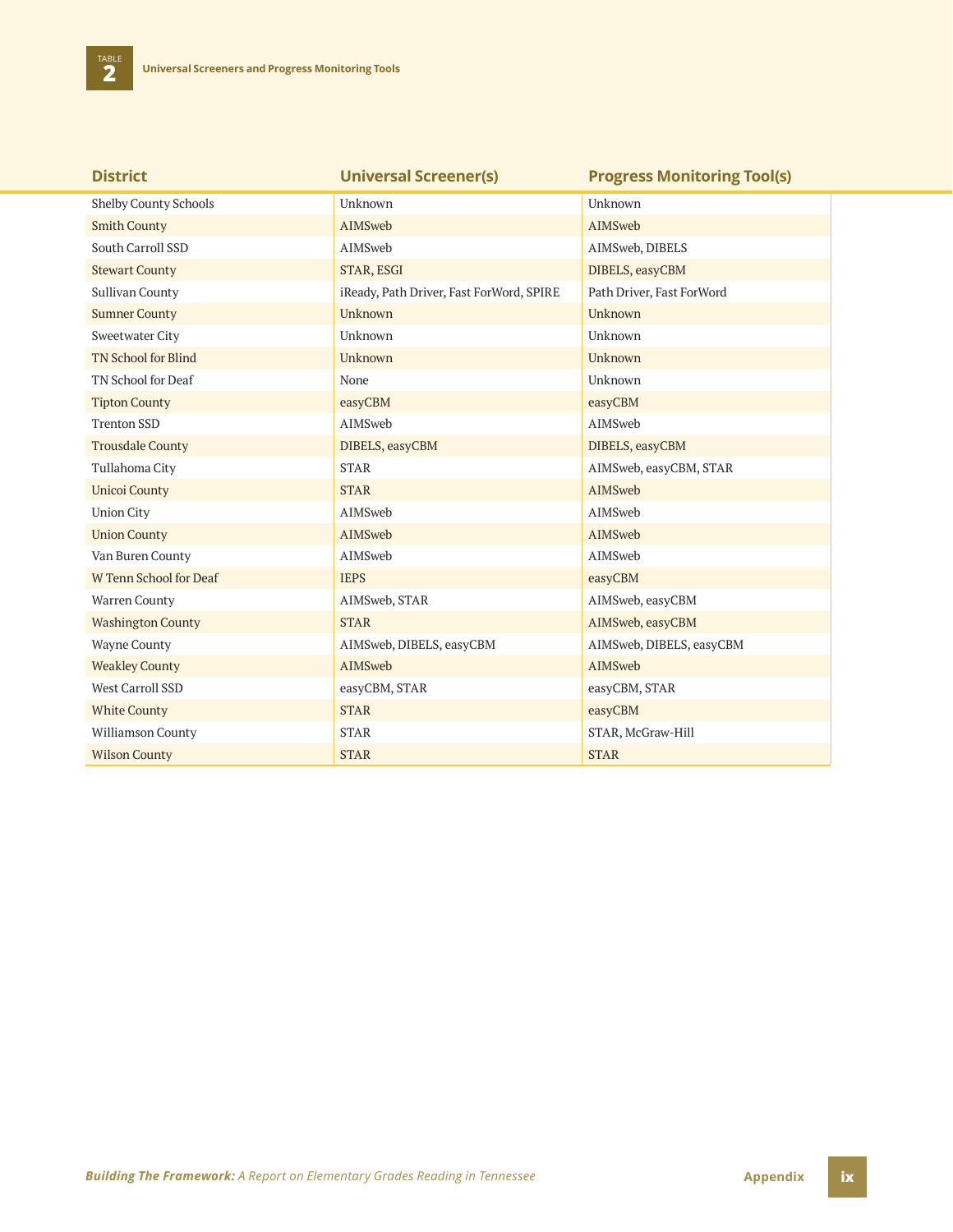## **Reading Program Funding Sources**

| TABLE |
|-------|
|       |
|       |

| <b>District</b>               | <b>Sources of Funding for Reading Programs</b> |
|-------------------------------|------------------------------------------------|
| Achievement School District   | federal, state                                 |
| Alamo City                    | federal, state                                 |
| Alcoa City                    | federal, state, local                          |
| Anderson County               | federal, state, local, private                 |
| Arlington Municipal           | federal, state, local                          |
| Athens City                   | federal, state, local                          |
| <b>Bartlett Municipal</b>     | federal, state, local                          |
| <b>Bedford County</b>         | federal, state, local                          |
| <b>Bells City</b>             | state, local                                   |
| <b>Benton County</b>          | state                                          |
| <b>Bledsoe County</b>         | federal, state, local                          |
| <b>Blount County</b>          | federal, state, local, private                 |
| <b>Bradford SSD</b>           | federal, state, local                          |
| <b>Bradley County</b>         | federal, state, local, private                 |
| <b>Bristol City</b>           | federal, state, local, private                 |
| Campbell County               | federal, state, local                          |
| Cannon County                 | federal, state, local                          |
| <b>Carter County</b>          | federal, state, local                          |
| Cheatham County               | federal, state, local                          |
| <b>Chester County</b>         | federal, state, local                          |
| Claiborne County              | federal, state, local                          |
| Clarksville-Montgomery County | federal, state, local                          |
| Clay County                   | federal, state, other                          |
| Cleveland City                | federal, state, local                          |
| Clinton City                  | federal, state, local                          |
| Cocke County                  | unknown                                        |
| Coffee County                 | federal, state, local                          |
| Collierville Municipal        | federal, state, local                          |
| Crockett County               | state                                          |
| <b>Cumberland County</b>      | federal, state, local                          |
| Dayton City                   | local                                          |
| Decatur County                | federal, state, local                          |
| Dekalb County                 | federal, state, local                          |
| Dickson County                | unknown                                        |
| Dyer County                   | state, local                                   |
| Dyersburg City                | federal, state, local                          |
| Elizabethton City             | federal, state, local                          |
| Etowah City                   | federal, state, local                          |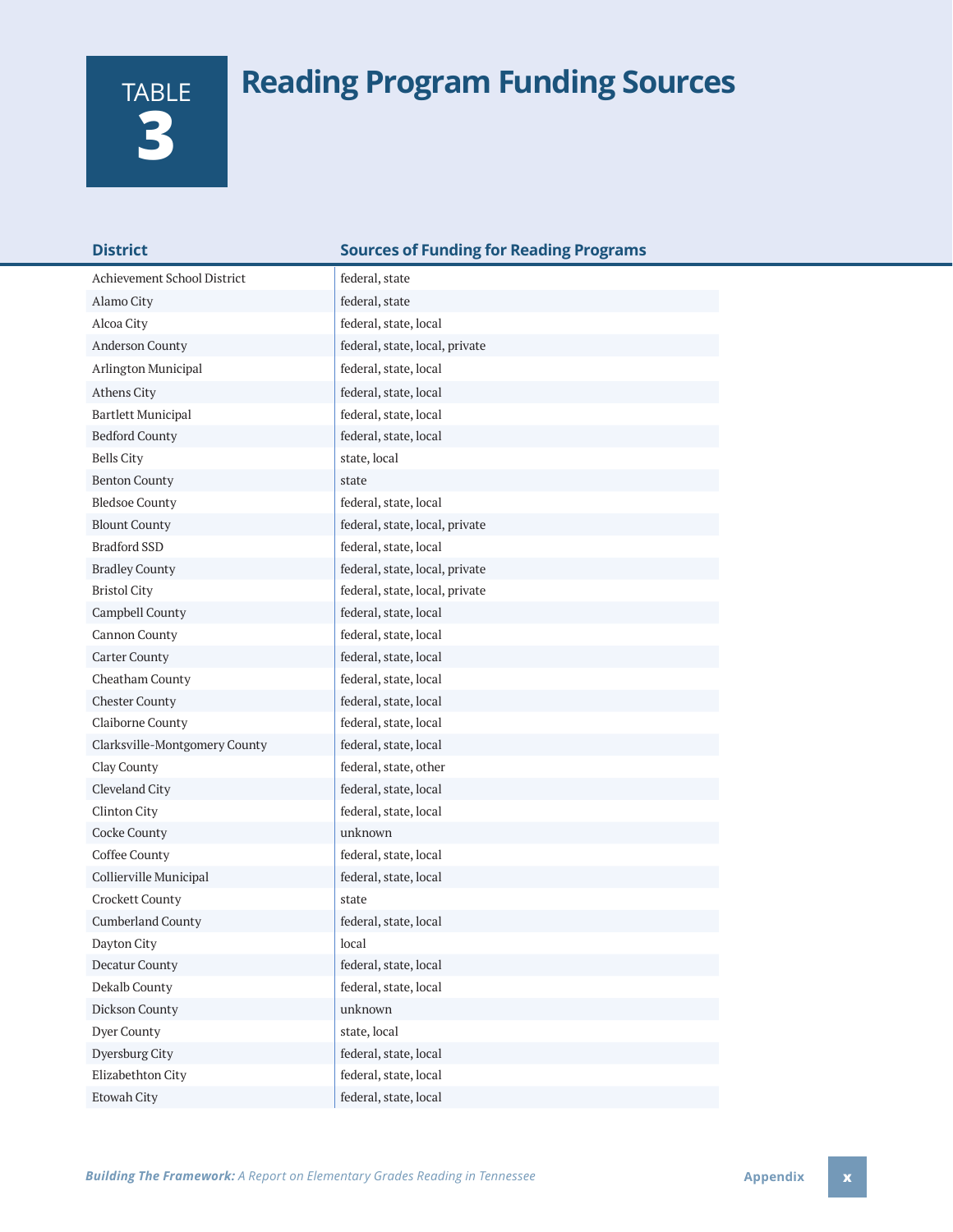| District |  |  |
|----------|--|--|
|          |  |  |

### **Sources of Funding for Reading Programs**

| <b>Fayette County</b>    | federal, state, local, private |
|--------------------------|--------------------------------|
| Fayetteville City        | federal, state, local          |
| Fentress County          | federal, state, local          |
| Franklin County          | federal, state, local          |
| Franklin SSD             | federal, state, local          |
| Germantown Municipal     | federal, state, local          |
| Gibson SSD               | federal, state, local          |
| Giles County             | local                          |
| <b>Grainger County</b>   | federal, state, local          |
| <b>Greene County</b>     | federal, state, local          |
| Greeneville City         | federal, state, local          |
| <b>Grundy County</b>     | federal, state, local          |
| Hamblen County           | federal, state, local          |
| Hamilton County          | federal, state, local, private |
| Hancock County           | federal, state, local          |
| Hardeman County          | federal, state, local          |
| Hardin County            | federal, state, local          |
| Hawkins County           | federal, state, local          |
| Haywood County           | federal, state, local          |
| Henderson County         | federal, state, local          |
| Henry County             | federal, state                 |
| <b>Hickman County</b>    | federal, state, local          |
| Hollow Rock-Bruceton SSD | federal, state                 |
| <b>Houston County</b>    | federal, state                 |
| Humboldt City            | federal, state, local          |
| Humphreys County         | federal                        |
| Huntindon SSD            | federal, state, local          |
| Jackson County           | federal, state, local          |
| Jackson-Madison County   | federal, state, local, private |
| Jefferson County         | federal, state, local, private |
| Johnson City             | federal, state, local, other   |
| <b>Johnson County</b>    | federal, state, local, private |
| <b>Kingsport City</b>    | federal, state, local          |
| <b>Knox County</b>       | local                          |
| Lake County              | federal, state, local          |
| Lakeland Municipal       | federal, state, local          |
| Lauderdale County        | federal, state, local, other   |
| Lawrence County          | state, local                   |
| Lebanon SSD              | federal, state, local          |
| Lenoir City              | state, local                   |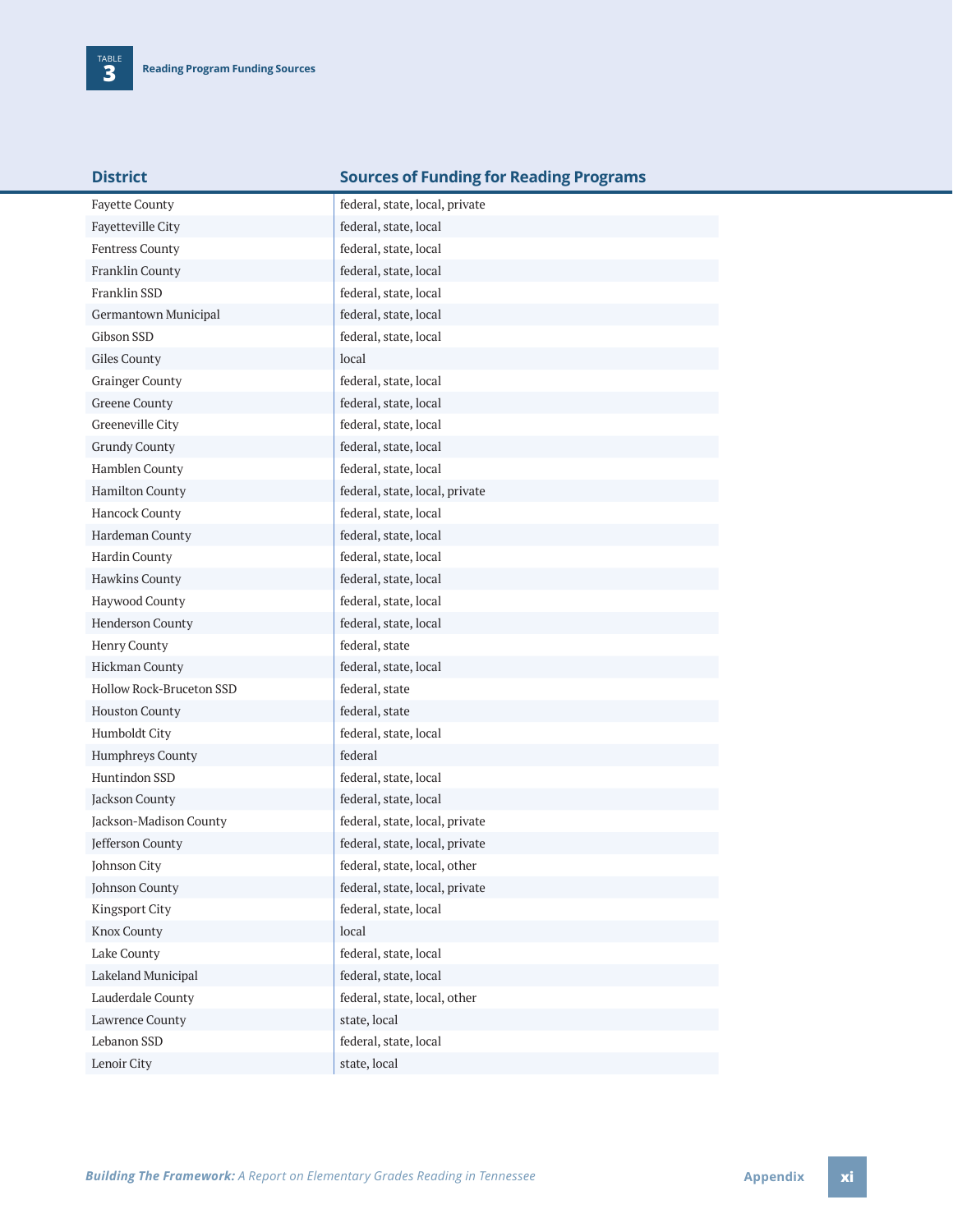| <b>District</b>            | <b>Sources of Funding for Reading Programs</b> |
|----------------------------|------------------------------------------------|
| Lewis County               | federal, state, local                          |
| Lexington City             | state, local                                   |
| <b>Lincoln County</b>      | federal, state, local, other                   |
| Loudon County              | federal, state, local                          |
| Macon County               | federal, state                                 |
| Manchester City            | federal, state, local                          |
| Marion County              | federal, state, local                          |
| Marshall County            | federal, state, local                          |
| Maryville City             | federal, state, local, private                 |
| Maury County               | federal, state, local                          |
| McKenzie SSD               | federal, state, local                          |
| McMinn County              | state, local                                   |
| McNairy County             | federal, state                                 |
| Meigs County               | federal, state, local                          |
| Metro Nashville (Davidson) | federal, state, local, other                   |
| Milan SSD                  | federal, state, local                          |
| Millington Municipal       | federal, state, local                          |
| Monroe County              | federal, state, local                          |
| Moore County               | state                                          |
| Morgan County              | unknown                                        |
| Murfreesboro City          | federal, state, local                          |
| Newport City               | federal, state, local                          |
| Oak Ridge City             | federal, state, local, private, other          |
| Obion County               | federal, state, local                          |
| Oneida SSD                 | unknown                                        |
| Overton County             | federal, state, local                          |
| Paris SSD                  | federal, state, local                          |
| Perry County               | federal, state, local                          |
| Pickett County             | federal, state                                 |
| Polk County                | federal, state, local, private                 |
| Putnam County              | federal, state, local, private, other          |
| Rhea County                | federal, state, local, private                 |
| Richard City               | state, local                                   |
| Roane County               | federal, state, local                          |
| Robertson County           | federal, state, local, private                 |
| Rogersville City           | federal, state, local                          |
| Rutherford County          | federal, local                                 |
| <b>Scott County</b>        | unknown                                        |
| Sequatchie County          | state                                          |
| Sevier County              | unknown                                        |
| Shelby County              | unknown                                        |
| Smith County               | federal, state, local, private                 |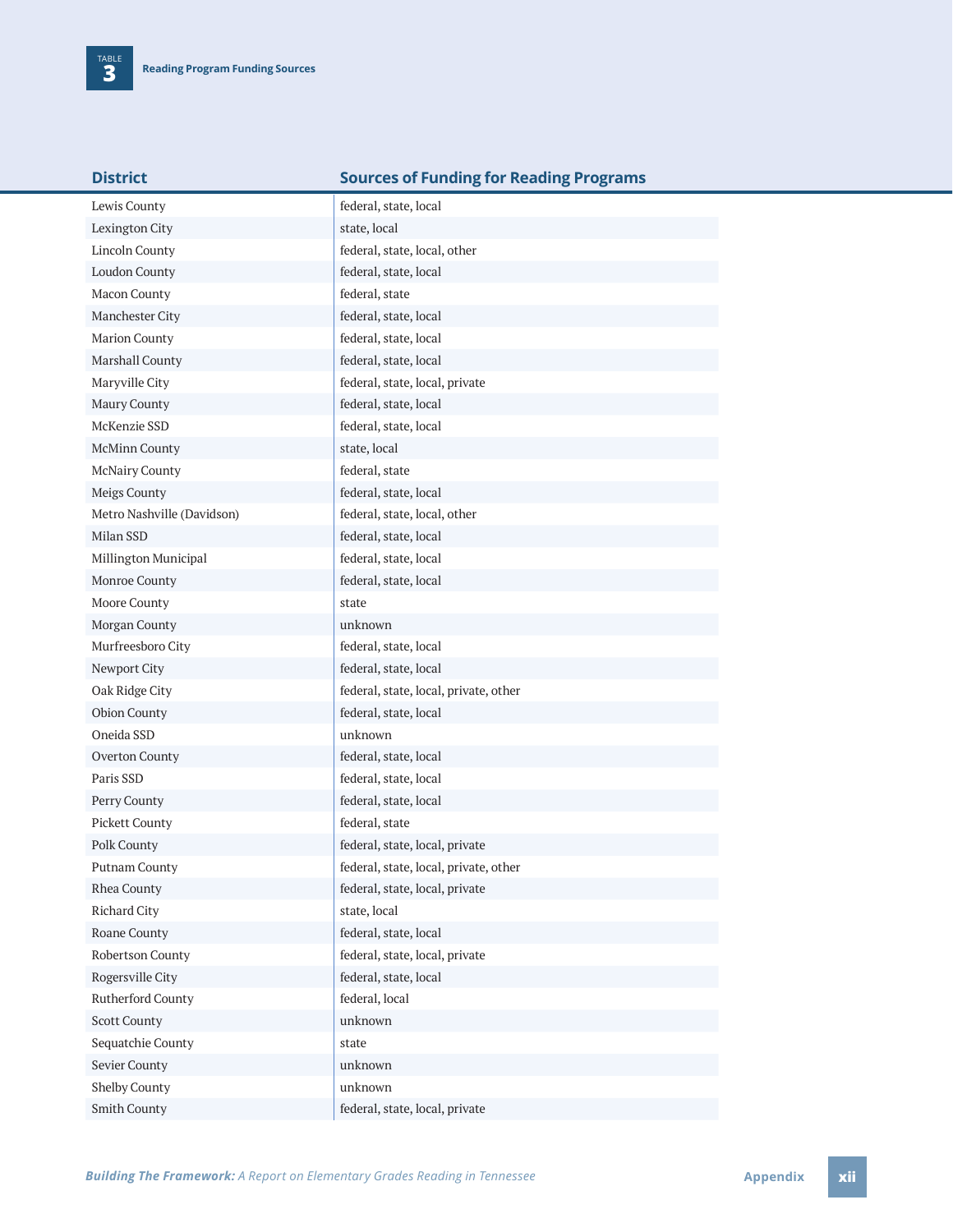| South Carroll SSD        | state, local                   |
|--------------------------|--------------------------------|
| <b>Stewart County</b>    | federal, state, local          |
| Sullivan County          | federal, state, local          |
| <b>Sumner County</b>     | unknown                        |
| <b>Sweetwater City</b>   | unknown                        |
| TN School for Blind      | unknown                        |
| TN School for Deaf       | state                          |
| <b>Tipton County</b>     | federal, state, local          |
| <b>Trenton SSD</b>       | state, local                   |
| <b>Trousdale County</b>  | federal, state, local, private |
| Tullahoma City           | federal, state, local          |
| Unicoi County            | federal, local                 |
| <b>Union City</b>        | federal, state, local          |
| <b>Union County</b>      | federal, state                 |
| Van Buren County         | federal, state, local          |
| W Tenn School for Deaf   | federal, state                 |
| Warren County            | federal, state, local, private |
| <b>Washington County</b> | federal, state, local          |
| <b>Wayne County</b>      | federal, state, local          |
| <b>Weakley County</b>    | state, local                   |
| West Carroll SSD         | federal, state, local          |
| White County             | federal, local                 |
| Williamson County        | local                          |
| <b>Wilson County</b>     | federal, state, private        |

**District Sources of Funding for Reading Programs**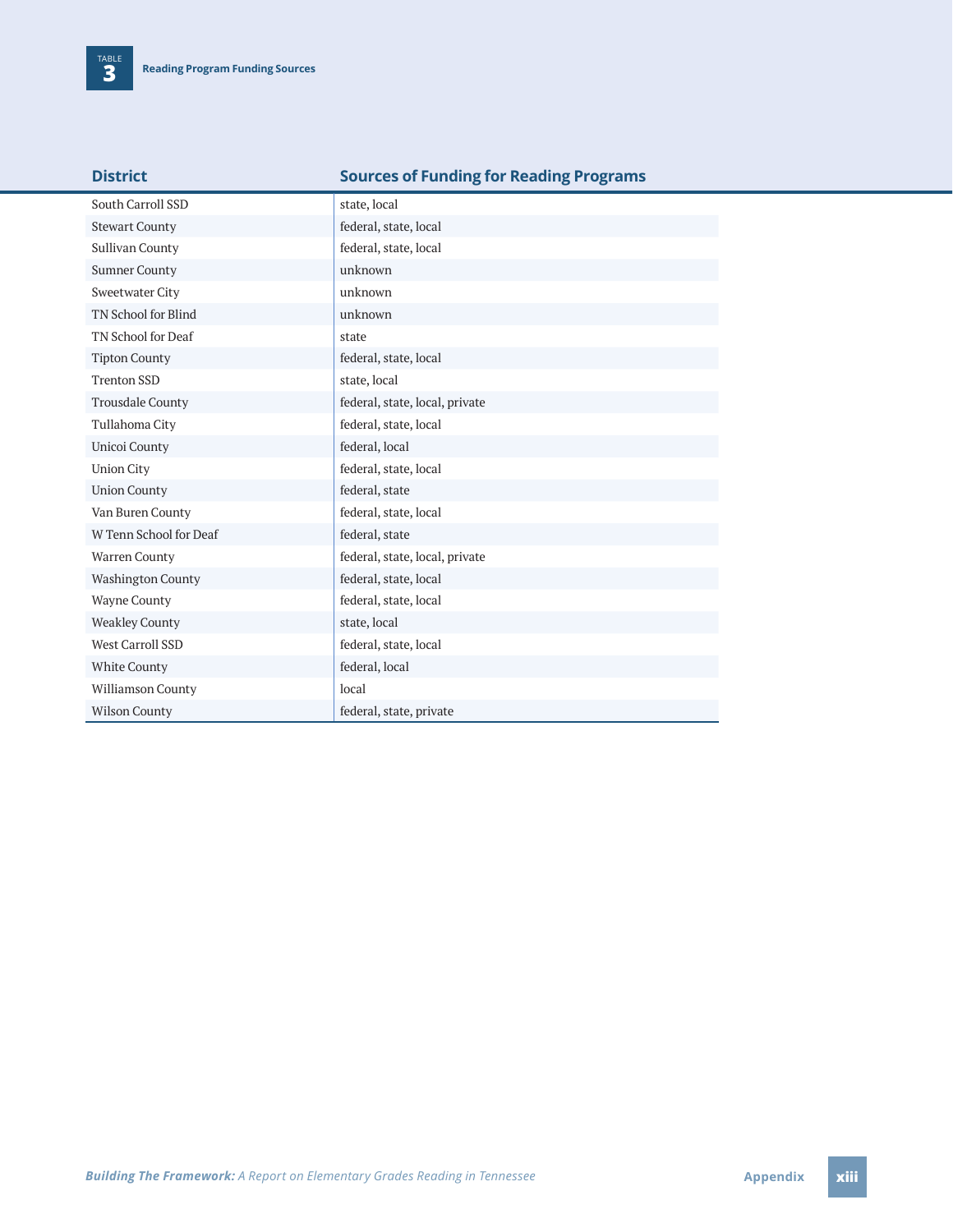TABLE **4**

### **Textbooks for Grades K–3**

| <b>District</b>               | <b>Textbook</b>                            | <b>Number Shipped Total Spent (\$)</b> |              |
|-------------------------------|--------------------------------------------|----------------------------------------|--------------|
| Achievement School District   | Unknown                                    | Unknown                                | Unknown      |
| Alamo City                    | READING STREET (SF PEARSON)                | 645                                    | 30,838.15    |
| Alcoa City                    | MY JOURNEYS (HARCOURT SCHOOL)              | 478                                    | 71,641.70    |
| Anderson County               | BENCHMARK LITERACY (BENCHMARK)             | 152                                    | 213,380.00   |
| <b>Anderson County</b>        | MY JOURNEYS (HARCOURT SCHOOL)              | 575                                    | 55,487.50    |
| Arlington Municipal           | SF READING (SF PEARSON)                    | 40                                     | 1,500.00     |
| Athens City                   | MY JOURNEYS (HARCOURT SCHOOL)              | 666                                    | 99,988.65    |
| <b>Bartlett Municipal</b>     | Unknown                                    | Unknown                                | Unknown      |
| <b>Bedford County</b>         | MY JOURNEYS (HARCOURT SCHOOL)              | 2643                                   | 390,491.95   |
| <b>Bells City</b>             | READING STREET (SF PEARSON)                | 832                                    | 37,069.88    |
| <b>Benton County</b>          | MY JOURNEYS (HARCOURT SCHOOL)              | 587                                    | 91,247.80    |
| <b>Bledsoe County</b>         | MY JOURNEYS (HARCOURT SCHOOL)              | 396                                    | 66,415.70    |
| <b>Bledsoe County</b>         | MY SIDEWALKS INTERVENTION KIT (SF PEARSON) | $\mathbf{1}$                           | 1,051.97     |
| <b>Bledsoe County</b>         | READING STREET (SF PEARSON)                | 391                                    | 18,756.27    |
| <b>Blount County</b>          | READING STREET (SF PEARSON)                | 8887                                   | 422,722.89   |
| <b>Bradford SSD</b>           | READING WONDERS (MCGRAW HILL)              | 162                                    | 21,423.24    |
| <b>Bradley County</b>         | READING WONDERS (MCGRAW HILL)              | 7368                                   | 385,968.69   |
| <b>Bristol City</b>           | MY JOURNEYS (HARCOURT SCHOOL)              | 867                                    | 140,298.80   |
| Campbell County               | MY JOURNEYS (HARCOURT SCHOOL)              | 1912                                   | 284,585.75   |
| <b>Cannon County</b>          | MY JOURNEYS (HARCOURT SCHOOL)              | 553                                    | 84, 165.85   |
| <b>Carter County</b>          | MY JOURNEYS (HARCOURT SCHOOL)              | 1556                                   | 241, 334. 45 |
| Cheatham County               | SF READING (SF PEARSON)                    | 76                                     | 2,214.00     |
| <b>Chester County</b>         | Unknown                                    | Unknown                                | Unknown      |
| Claiborne County              | MY JOURNEYS (HARCOURT SCHOOL)              | 1235                                   | 188,827.65   |
| Clarksville-Montgomery County | MY JOURNEYS (HARCOURT SCHOOL)              | 10064                                  | 1,463,861.60 |
| Clay County                   | MY JOURNEYS (HARCOURT SCHOOL)              | 350                                    | 49,681.55    |
| Cleveland City                | Unknown                                    | Unknown                                | Unknown      |
| <b>Clinton City</b>           | MY JOURNEYS (HARCOURT SCHOOL)              | 535                                    | 79,988.70    |
| Cocke County                  | READING STREET (SF PEARSON)                | 4136                                   | 191,871.42   |
| Coffee County                 | READING STREET (SF PEARSON)                | 3506                                   | 164,750.32   |
| Collierville Municipal        | Unknown                                    | Unknown                                | Unknown      |
| <b>Crockett County</b>        | READING STREET (SF PEARSON)                | 378                                    | 20,282.66    |
| Cumberland County             | SAXON PHONICS (SAXON PUBLISHERS)           | 6                                      | 2,271.30     |
| <b>Cumberland County</b>      | SF READING (SF PEARSON)                    | 30                                     | 1,145.00     |
| Dayton City                   | READING STREET (SF PEARSON)                | 1254                                   | 56,389.38    |
| Decatur County                | Unknown                                    | Unknown                                | Unknown      |
| Dekalb County                 | MY JOURNEYS (HARCOURT SCHOOL)              | 846                                    | 127,842.65   |
| Dickson County                | READING WONDERS (MCGRAW HILL)              | 2947                                   | 442,203.18   |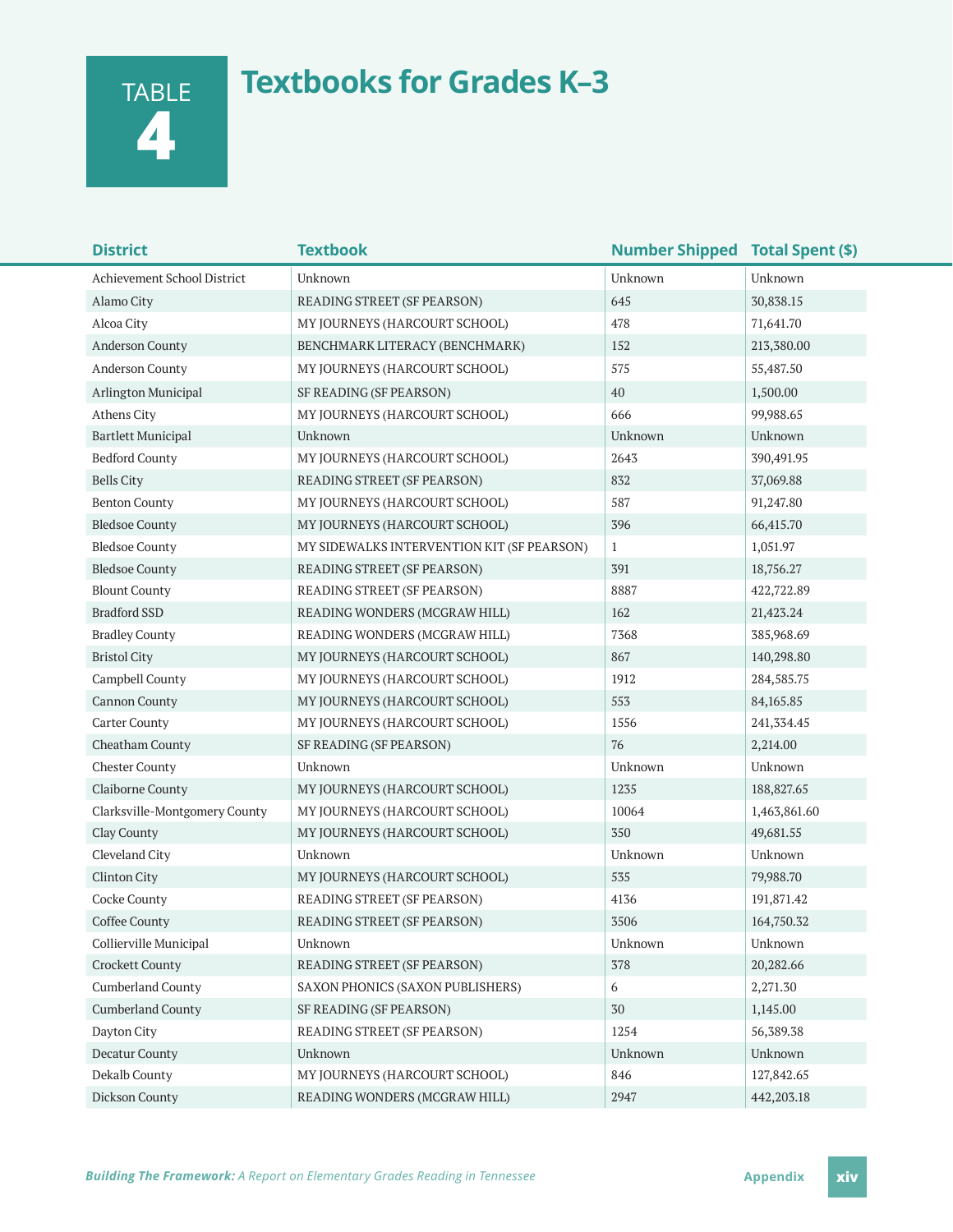| <b>District</b>          | <b>Textbook</b>                            | <b>Number Shipped Total Spent (\$)</b> |              |
|--------------------------|--------------------------------------------|----------------------------------------|--------------|
| Dyer County              | READING WONDERS (MCGRAW HILL)              | 1226                                   | 167,992.20   |
| Dyer County              | SAXON PHONICS (SAXON PUBLISHERS)           | 48                                     | 18,933.20    |
| Dyersburg City           | BENCHMARK LITERACY (BENCHMARK)             | 72                                     | 101,516.00   |
| Dyersburg City           | READING STREET (SF PEARSON)                | 514                                    | 24,128.58    |
| Elizabethton City        | Unknown                                    | Unknown                                | Unknown      |
| Etowah City              | MY JOURNEYS (HARCOURT SCHOOL)              | 199                                    | 23,057.70    |
| Fayette County           | MY JOURNEYS (HARCOURT SCHOOL)              | 1164                                   | 183,268.65   |
| Fayetteville City        | MY JOURNEYS (HARCOURT SCHOOL)              | 501                                    | 75,506.95    |
| Fentress County          | MY JOURNEYS (HARCOURT SCHOOL)              | 1306                                   | 140,058.45   |
| Fentress County          | SF READING (SF PEARSON)                    | 8                                      | 316.00       |
| Franklin County          | MY SIDEWALKS INTERVENTION KIT (SF PEARSON) | 8                                      | 8,711.82     |
| Franklin County          | READING STREET (SF PEARSON)                | 4780                                   | 213,213.93   |
| Franklin County          | SAXON PHONICS (SAXON PUBLISHERS)           | 64                                     | 23,861.80    |
| Franklin SSD             | READING WONDERS (MCGRAW HILL)              | 4412                                   | 241,064.67   |
| Germantown Municipal     | Unknown                                    | Unknown                                | Unknown      |
| Gibson County SSD        | MY JOURNEYS (HARCOURT SCHOOL)              | 1115                                   | 161,833.70   |
| Gibson County SSD        | MY SIDEWALKS INTERVENTION KIT (SF PEARSON) | $\boldsymbol{2}$                       | 1,798.00     |
| Giles County             | MY JOURNEYS (HARCOURT SCHOOL)              | 1043                                   | 163,777.55   |
| <b>Grainger County</b>   | HM READING (HOUGHTON MIFFLIN)              | 15                                     | 389.70       |
| <b>Grainger County</b>   | READING WONDERS (MCGRAW HILL)              | 1069                                   | 146,724.75   |
| <b>Greene County</b>     | MY JOURNEYS (HARCOURT SCHOOL)              | 1859                                   | 279,475.95   |
| Greeneville City         | BENCHMARK LITERACY (BENCHMARK)             | 16                                     | 37,792.00    |
| Greeneville City         | MY JOURNEYS (HARCOURT SCHOOL)              | 864                                    | 120,586.70   |
| <b>Grundy County</b>     | MY JOURNEYS (HARCOURT SCHOOL)              | 692                                    | 103,619.90   |
| Hamblen County           | MY SIDEWALKS INTERVENTION KIT (SF PEARSON) | $\boldsymbol{2}$                       | 2,103.94     |
| Hamblen County           | READING WONDERS (MCGRAW HILL)              | 3301                                   | 453,382.14   |
| Hamblen County           | SAXON PHONICS (SAXON PUBLISHERS)           | 16                                     | 6,094.40     |
| Hamilton County          | MY JOURNEYS (HARCOURT SCHOOL)              | 13218                                  | 1,979,894.70 |
| Hancock County           | READING STREET (SF PEARSON)                | 1046                                   | 46,428.62    |
| Hardeman County          | READING STREET (SF PEARSON)                | 3490                                   | 166,273.30   |
| Hardin County            | READING STREET (SF PEARSON)                | 2776                                   | 134,433.72   |
| <b>Hawkins County</b>    | MY JOURNEYS (HARCOURT SCHOOL)              | 1918                                   | 296,902.25   |
| <b>Hawkins County</b>    | MY SIDEWALKS INTERVENTION KIT (SF PEARSON) | $\mathbf{1}$                           | 1,200.00     |
| Haywood County           | MY JOURNEYS (HARCOURT SCHOOL)              | 840                                    | 131,544.10   |
| Henderson County         | MY SIDEWALKS INTERVENTION KIT (SF PEARSON) | 2                                      | 2,400.00     |
| Henderson County         | READING STREET (SF PEARSON)                | 3054                                   | 137,776.03   |
| Henry County             | READING WONDERS (MCGRAW HILL)              | 1803                                   | 95,781.00    |
| Hickman County           | MY JOURNEYS (HARCOURT SCHOOL)              | 903                                    | 142,971.80   |
| Hollow Rock-Bruceton SSD | MCG TREASURES (MCGRAW HILL)                | $\mathbf{1}$                           | 38.70        |
| Hollow Rock-Bruceton SSD | MY JOURNEYS (HARCOURT SCHOOL)              | 233                                    | 28,293.10    |
| <b>Houston County</b>    | MY JOURNEYS (HARCOURT SCHOOL)              | 418                                    | 59,655.40    |
| Humboldt City            | BENCHMARK LITERACY (BENCHMARK)             | $\mathbf{1}$                           | 695.00       |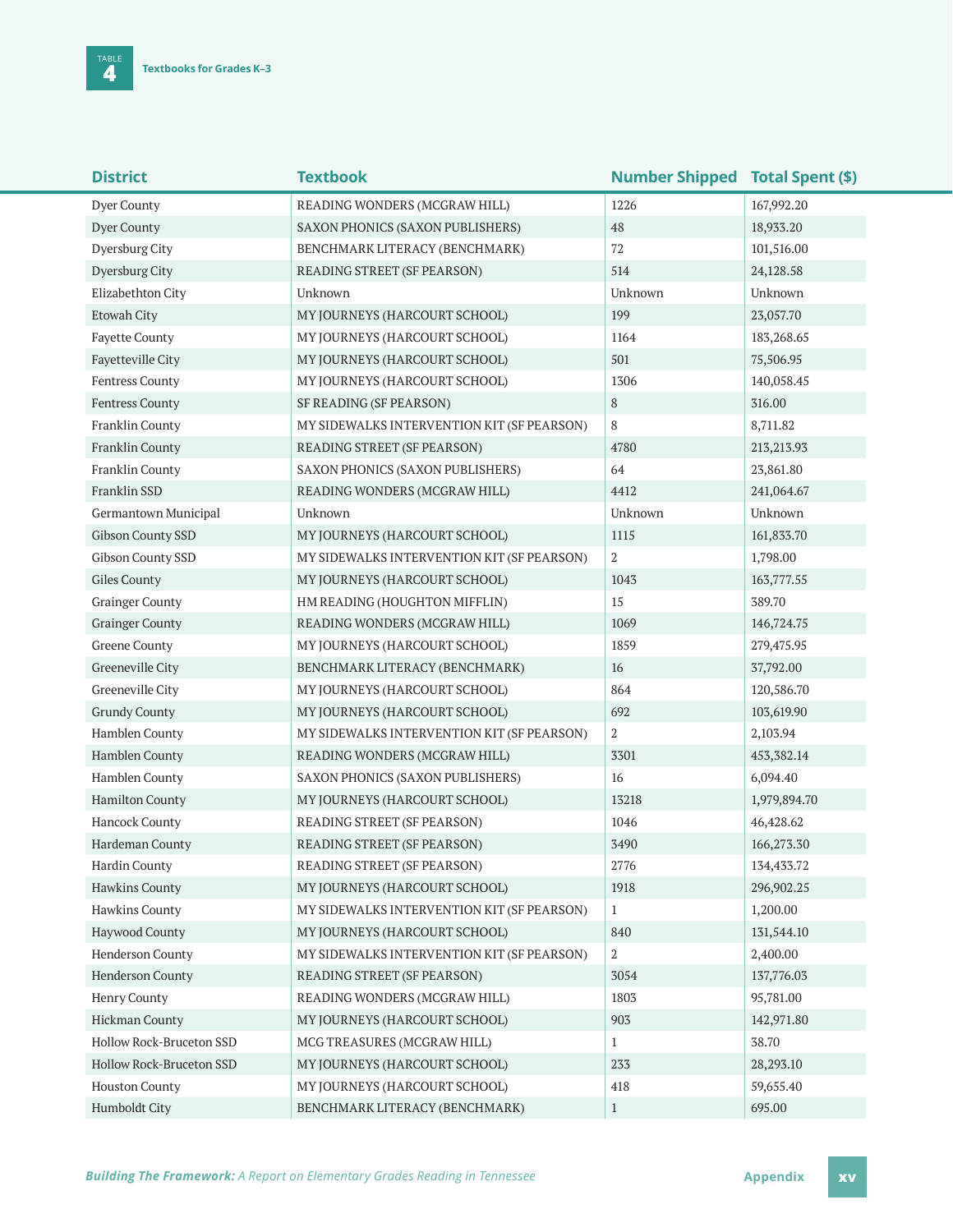| <b>District</b>            | <b>Textbook</b>                            | <b>Number Shipped Total Spent (\$)</b> |              |
|----------------------------|--------------------------------------------|----------------------------------------|--------------|
| Humboldt City              | MY JOURNEYS (HARCOURT SCHOOL)              | 329                                    | 52,615.30    |
| Humphreys County           | MY JOURNEYS (HARCOURT SCHOOL)              | 789                                    | 123,014.75   |
| Huntindon SSD              | MY JOURNEYS (HARCOURT SCHOOL)              | 395                                    | 57,695.35    |
| Jackson County             | MY JOURNEYS (HARCOURT SCHOOL)              | 474                                    | 73,816.30    |
| Jackson-Madison County     | READING STREET (SF PEARSON)                | 11077                                  | 525,607.19   |
| Jefferson County           | LANG.: COMP. LITERACY (SOPHRIS)            | 6                                      | 203.70       |
| Jefferson County           | REACH FOR READING (CENGAGE LEARNING)       | 151                                    | 237,756.42   |
| Johnson City               | MY JOURNEYS (HARCOURT SCHOOL)              | 2293                                   | 320, 322. 35 |
| Johnson County             | READING STREET (SF PEARSON)                | 2280                                   | 99,508.70    |
| <b>Kingsport City</b>      | BENCHMARK LITERACY (BENCHMARK)             | 114                                    | 272,058.00   |
| Knox County                | READING STREET (SF PEARSON)                | 51214                                  | 2,399,883.08 |
| Lake County                | MY JOURNEYS (HARCOURT SCHOOL)              | 260                                    | 41,236.40    |
| Lakeland Municipal         | Unknown                                    | Unknown                                | Unknown      |
| Lauderdale County          | Unknown                                    | Unknown                                | Unknown      |
| Lawrence County            | MY JOURNEYS (HARCOURT SCHOOL)              | 1762                                   | 282,923.55   |
| Lebanon SSD                | MY JOURNEYS (HARCOURT SCHOOL)              | 1434                                   | 207,232.95   |
| Lenoir City                | MY SIDEWALKS INTERVENTION KIT (SF PEARSON) | 6                                      | 6,755.91     |
| Lenoir City                | READING STREET (SF PEARSON)                | 1327                                   | 66,531.69    |
| Lewis County               | MY JOURNEYS (HARCOURT SCHOOL)              | 650                                    | 100,472.30   |
| Lexington City             | Unknown                                    | Unknown                                | Unknown      |
| <b>Lincoln County</b>      | MY JOURNEYS (HARCOURT SCHOOL)              | 1050                                   | 154,859.40   |
| Lincoln County             | READING STREET (SF PEARSON)                | 65                                     | 3,118.05     |
| <b>Loudon County</b>       | MY JOURNEYS (HARCOURT SCHOOL)              | 1475                                   | 222,456.80   |
| Macon County               | MY JOURNEYS (HARCOURT SCHOOL)              | 1165                                   | 164,736.25   |
| Manchester City            | MY JOURNEYS (HARCOURT SCHOOL)              | 578                                    | 91,523.10    |
| <b>Marion County</b>       | READING STREET (SF PEARSON)                | $\mathbf{1}$                           | 25.97        |
| <b>Marion County</b>       | SAXON PHONICS (SAXON PUBLISHERS)           | 12                                     | 4,617.60     |
| <b>Marion County</b>       | READING STREET (SF PEARSON)                | 3987                                   | 185,299.89   |
| Marshall County            | MY JOURNEYS (HARCOURT SCHOOL)              | 1415                                   | 214,959.55   |
| Maryville City             | MY JOURNEYS (HARCOURT SCHOOL)              | 1229                                   | 184,576.25   |
| Maury County               | MY JOURNEYS (HARCOURT SCHOOL)              | 1050                                   | 101,325.00   |
| McKenzie SSD               | MY JOURNEYS (HARCOURT SCHOOL)              | 366                                    | 55,926.90    |
| <b>McMinn County</b>       | MY JOURNEYS (HARCOURT SCHOOL)              | 1500                                   | 217,945.45   |
| <b>McNairy County</b>      | READING WONDERS (MCGRAW HILL)              | 1235                                   | 170,950.59   |
| Meigs County               | MY JOURNEYS (HARCOURT SCHOOL)              | 514                                    | 77,520.20    |
| Meigs County               | SAXON PHONICS (SAXON PUBLISHERS)           | 8                                      | 2,579.20     |
| Metro Nashville (Davidson) | READING WONDERS (MCGRAW HILL)              | 140                                    | 12,960.00    |
| Milan SSD                  | MY JOURNEYS (HARCOURT SCHOOL)              | 506                                    | 74,155.65    |
| Millington Municipal       | SF READING (SF PEARSON)                    | 67                                     | 2,528.50     |
| Monroe County              | MY JOURNEYS (HARCOURT SCHOOL)              | 1482                                   | 214,805.20   |
| Moore County               | READING STREET (SF PEARSON)                | 854                                    | 38,778.38    |
| Morgan County              | READING STREET (SF PEARSON)                | 2935                                   | 130, 379. 45 |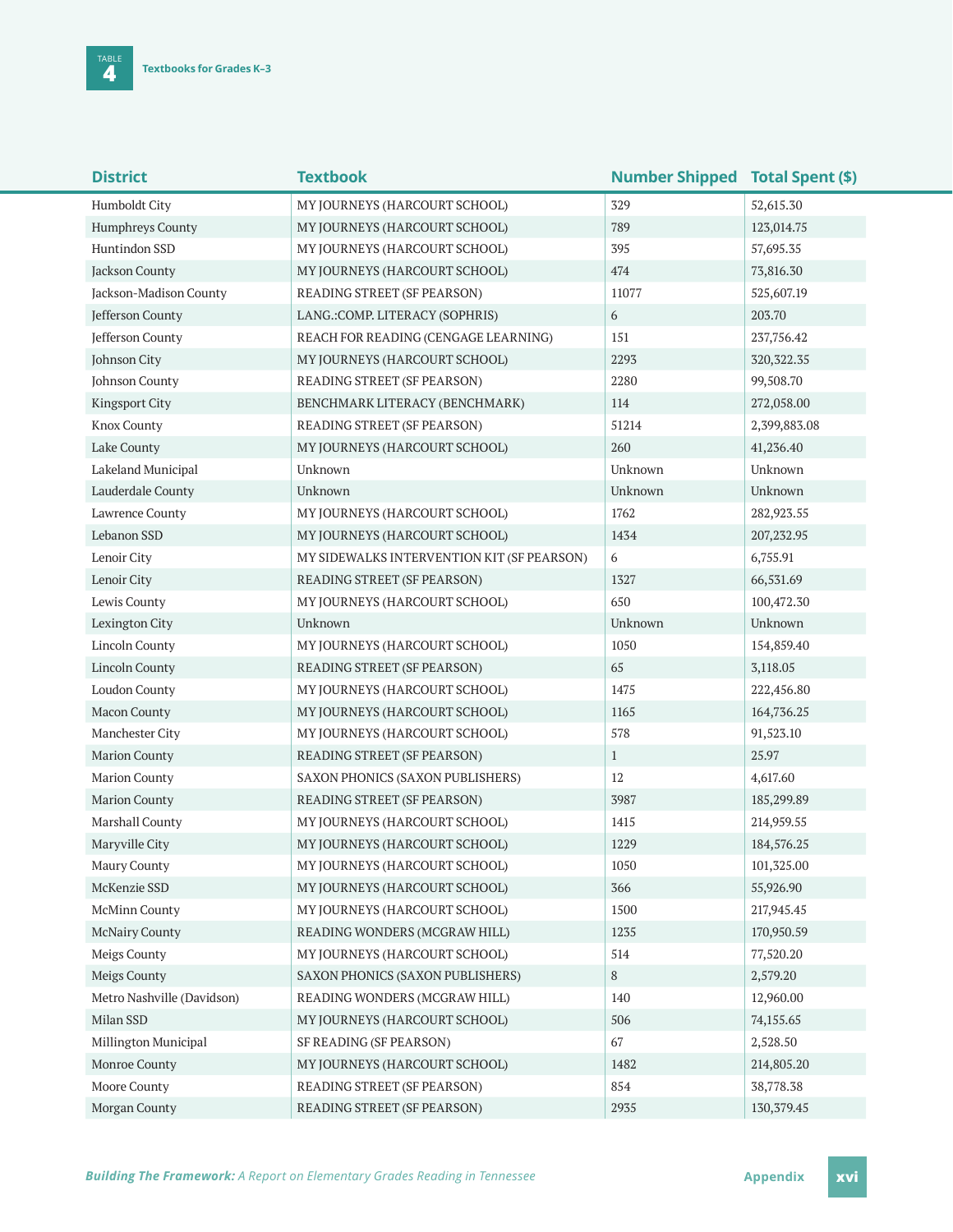| <b>District</b>       | <b>Textbook</b>                            | <b>Number Shipped Total Spent (\$)</b> |              |
|-----------------------|--------------------------------------------|----------------------------------------|--------------|
| Murfreesboro City     | MY SIDEWALKS INTERVENTION KIT (SF PEARSON) | $\mathbf{1}$                           | 1,051.97     |
| Newport City          | READING STREET (SF PEARSON)                | 1024                                   | 47,158.78    |
| Oak Ridge City        | BENCHMARK LITERACY (BENCHMARK)             | 28                                     | 67,212.00    |
| Oak Ridge City        | MY JOURNEYS (HARCOURT SCHOOL)              | 1334                                   | 195,901.40   |
| <b>Obion County</b>   | BENCHMARK LITERACY (BENCHMARK)             | 124                                    | 169,327.00   |
| Oneida SSD            | Unknown                                    | Unknown                                | Unknown      |
| Overton County        | READING STREET (SF PEARSON)                | 2980                                   | 139,592.60   |
| Paris SSD             | BENCHMARK LITERACY (BENCHMARK)             | 33                                     | 80,905.00    |
| Paris SSD             | MY JOURNEYS (HARCOURT SCHOOL)              | 215                                    | 20,747.50    |
| Perry County          | MY SIDEWALKS INTERVENTION KIT (SF PEARSON) | $\mathbf{1}$                           | 1,051.97     |
| Perry County          | READING STREET (SF PEARSON)                | 1198                                   | 54,086.32    |
| <b>Pickett County</b> | MY JOURNEYS (HARCOURT SCHOOL)              | 204                                    | 33,006.90    |
| Polk County           | MY JOURNEYS (HARCOURT SCHOOL)              | 384                                    | 58, 351. 20  |
| Putnam County         | READING WONDERS (MCGRAW HILL)              | 3377                                   | 466,869.81   |
| Rhea County           | MY JOURNEYS (HARCOURT SCHOOL)              | 1498                                   | 232,639.75   |
| <b>Richard City</b>   | Unknown                                    | Unknown                                | Unknown      |
| Roane County          | Unknown                                    | Unknown                                | Unknown      |
| Robertson County      | MY JOURNEYS (HARCOURT SCHOOL)              | 3204                                   | 492,485.85   |
| Rogersville City      | MY JOURNEYS (HARCOURT SCHOOL)              | 100                                    | 9,650.00     |
| Rogersville City      | READING WONDERS (MCGRAW HILL)              | 250                                    | 42,924.90    |
| Rutherford County     | READING WONDERS (MCGRAW HILL)              | 46529                                  | 1,542,765.51 |
| <b>Scott County</b>   | MY JOURNEYS (HARCOURT SCHOOL)              | 634                                    | 113,663.10   |
| <b>Scott County</b>   | READING STREET (SF PEARSON)                | 568                                    | 27,246.96    |
| Sequatchie County     | MY JOURNEYS (HARCOURT SCHOOL)              | 215                                    | 20,747.50    |
| Sequatchie County     | READING STREET (SF PEARSON)                | 1610                                   | 73,486.70    |
| Sevier County         | MY JOURNEYS (HARCOURT SCHOOL)              | 3722                                   | 576,160.40   |
| Shelby County         | MY JOURNEYS (HARCOURT SCHOOL)              | 31113                                  | 4,732,614.20 |
| Shelby County         | MY SIDEWALKS INTERVENTION KIT (SF PEARSON) | $\mathbf{1}$                           | 1,200.00     |
| Shelby County         | SF READING (SF PEARSON)                    | 64                                     | 2,104.00     |
| Smith County          | READING WONDERS (MCGRAW HILL)              | 905                                    | 126,633.60   |
| South Carroll SSD     | MY JOURNEYS (HARCOURT SCHOOL)              | 35                                     | 3,377.50     |
| <b>Stewart County</b> | Unknown                                    | Unknown                                | Unknown      |
| Sullivan County       | MY JOURNEYS (HARCOURT SCHOOL)              | 2314                                   | 364,724.20   |
| <b>Sumner County</b>  | MY JOURNEYS (HARCOURT SCHOOL)              | 8717                                   | 1,284,789.50 |
| Sweetwater City       | MY JOURNEYS (HARCOURT SCHOOL)              | 643                                    | 93,777.25    |
| <b>Tipton County</b>  | READING WONDERS (MCGRAW HILL)              | 7180                                   | 456,205.80   |
| TN School for Blind   | Unknown                                    | Unknown                                | Unknown      |
| TN School for Deaf    | READING STREET (SF PEARSON)                | Unknown                                | Unknown      |
| <b>Trenton SSD</b>    | MY JOURNEYS (HARCOURT SCHOOL)              | 368                                    | 56,071.30    |
| Trousdale County      | MY JOURNEYS (HARCOURT SCHOOL)              | 445                                    | 61,164.40    |
| Tullahoma City        | MY JOURNEYS (HARCOURT SCHOOL)              | 1088                                   | 159,302.60   |
| Unicoi County         | MY JOURNEYS (HARCOURT SCHOOL)              | 610                                    | 92,362.50    |